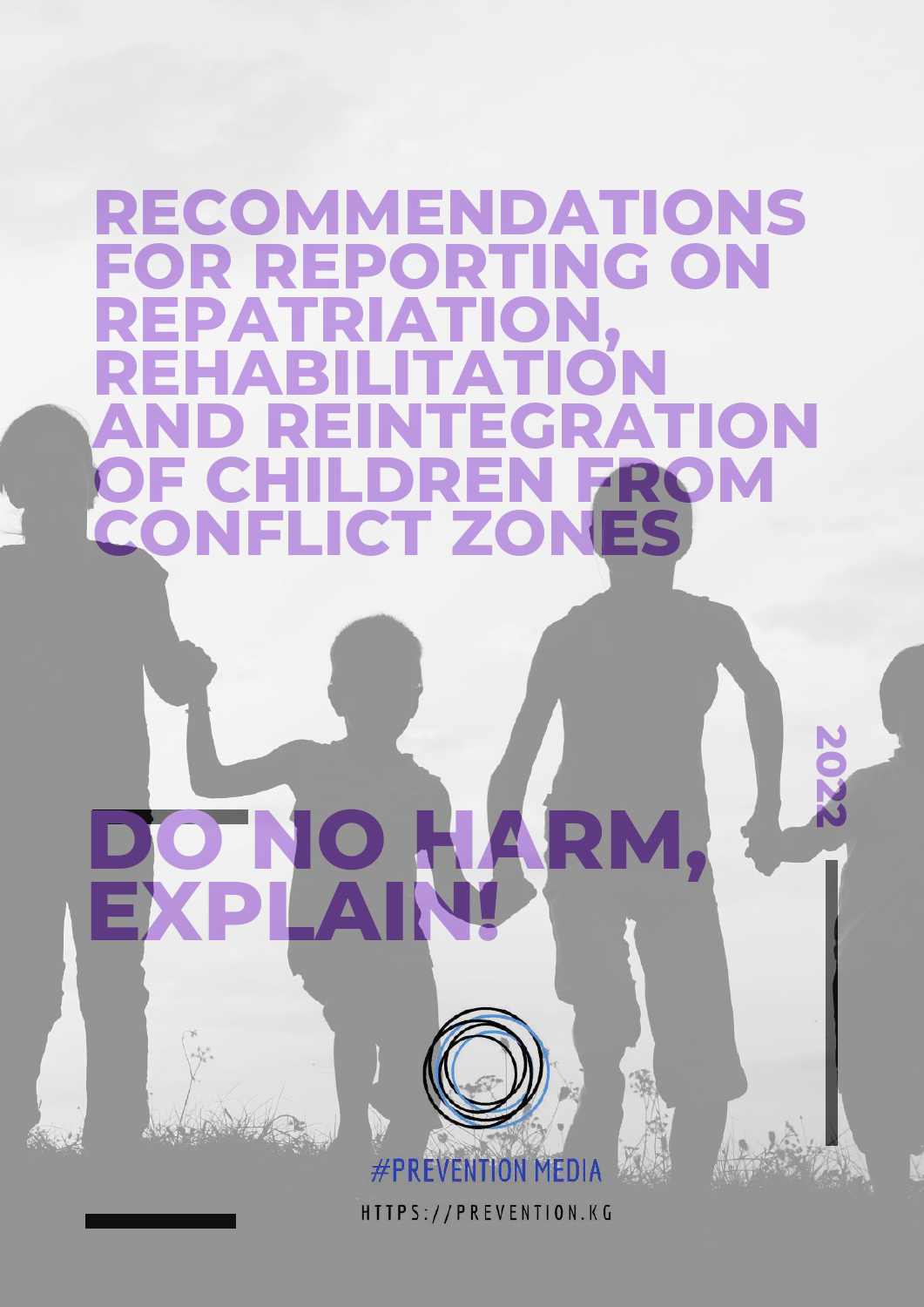### **TABLE OF CONTENTS**

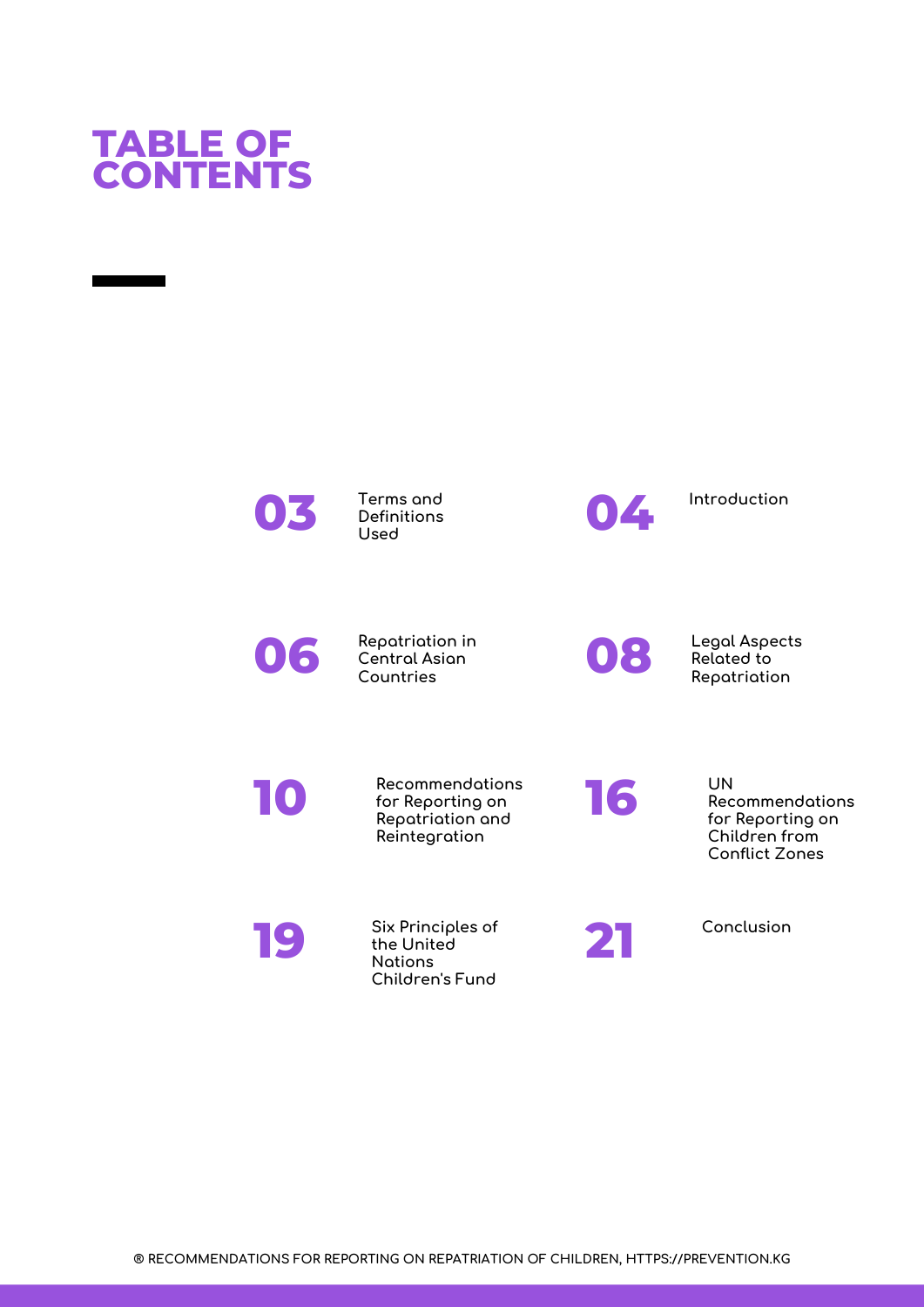### **T**ERMS AND DEFINITIONS USED

**Children affected by conflict – children, according to the UN recommendations, who live in the conflict zone not by choice, involuntarily become witnesses as well as participants in the conflict at the will of their parents or guardians replacing them.**

**Returnee – a person who has returned home from emigration; who has returned from conflict zones [1].**

**Repatriate – (from Latin: repatriate) a person returning to his/her home country by way of repatriation [2].**

**Repatriation – the return to the country of citizenship, permanent residence or origin of persons who, due to various circumstances, are in the territory of another state [3]. Child – in accordance with the United Nations Convention on the Rights of the Child "a child means every human being below the age of eighteen years unless under the law applicable to the child, majority is attained earlier" [4].**

**Social rehabilitation – a set of measures performed by state, private, and public organizations aimed at protecting the social rights of citizens. The process of social rehabilitation is a process of interaction between the individual and society, which includes, on the one hand, a way of transferring social experience to the individual, a way of including him/her in the system of social relations, on the other hand, a process of personal changes. Displaced person – a person who has moved or is being moved from a permanent place of residence to a new and usually uninhabited place (in our case, camps).**

**Refugee – a person who has left the country in which he/she permanently resided due to extraordinary circumstances.**

- **[1] [https://dic.academic.ru/dic.nsf/efremova/273707/возвращенцы](https://dic.academic.ru/dic.nsf/efremova/273707/%D0%B2%D0%BE%D0%B7%D0%B2%D1%80%D0%B0%D1%89%D0%B5%D0%BD%D1%86%D1%8B)**
- **[2] [https://encyclopediya\\_prava.academic.ru/5034/Репатриант](https://encyclopediya_prava.academic.ru/5034/%D0%A0%D0%B5%D0%BF%D0%B0%D1%82%D1%80%D0%B8%D0%B0%D0%BD%D1%82)**
- **[3] <https://dic.academic.ru/dic.nsf/lower/17950>**
- **[4] [https://www.un.org/ru/documents/decl\\_conv/conventions/childcon.shtml](https://www.un.org/ru/documents/decl_conv/conventions/childcon.shtml)**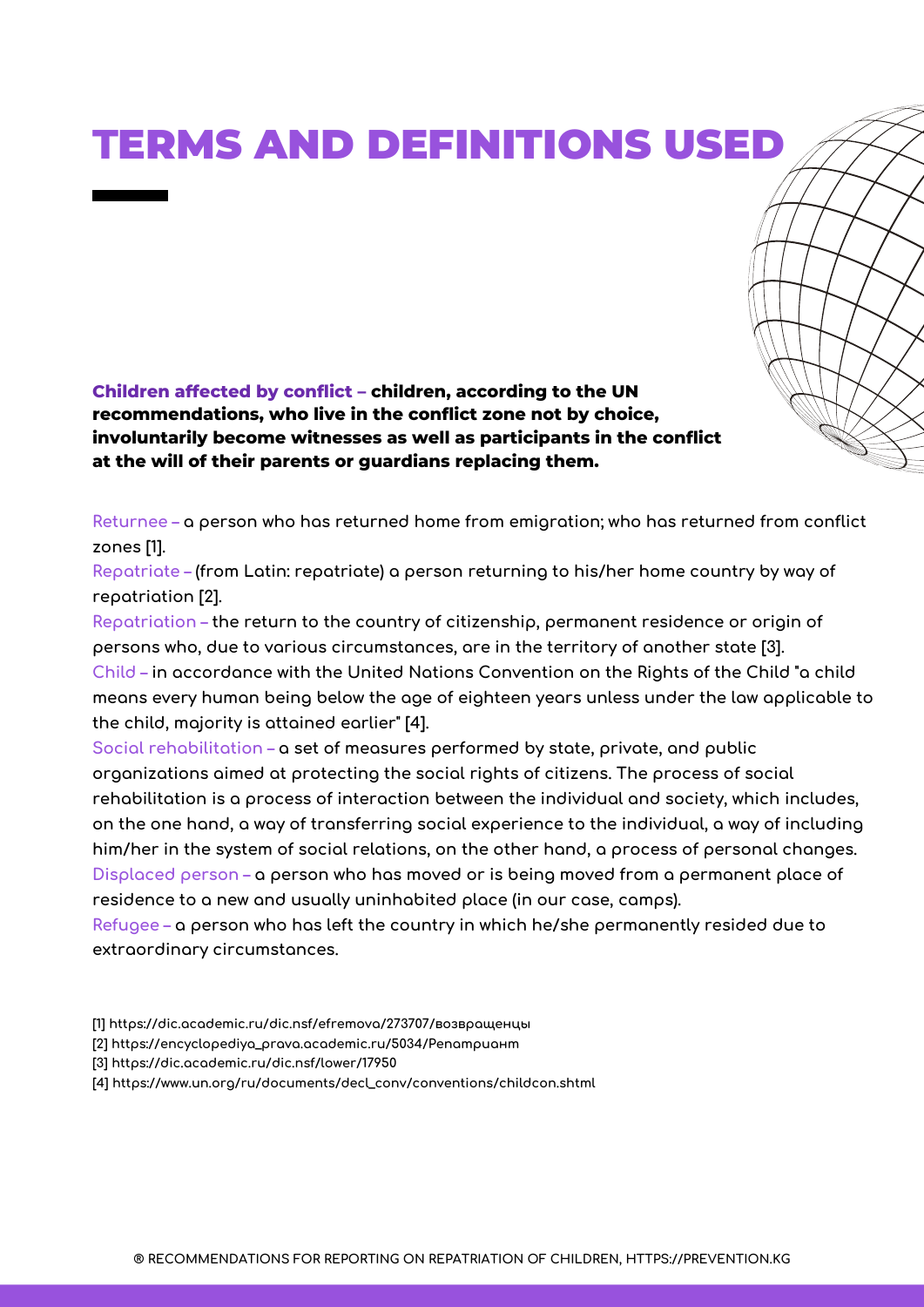### **INTRODUCTION**

In the period from 2018 to 2021, relatives of citizens of Kyrgyzstan who are in camps for internally **displaced persons and refugees in Syria and prisons in Iraq repeatedly appealed to the official authorities of the Kyrgyz Republic to assist and organize the return of their relatives and friends from conflict zones [1].**

Over the years, a large number of reports and materials on the conflict in the Middle East have been **published in the Kyrgyz media. According to data from the State Committee for National Security of the** Kyrgyz Republic for 2018, 850 Kyrgyzstanis left for the war zone in Syria until 2020, of whom 150 were killed **there. It is noted that 140 more women are among those held in Syria [2].**

**While the media of Kazakhstan (Operation "Zhusan") and Uzbekistan (Operation "Mehr") [3], immediately** after returning began to broadcast the details of the operations [4], then the media of Tajikistan [5] and **Kyrgyzstan (Operation "Meerim") [6], began broadcast limited information.**

**The return of people from conflict zones and camps for internally displaced persons and refugees** causes mixed reactions in Kyrgyz society. On the one hand, there are relatives and loved ones of those **who remain in Syria and Iraq, they are supported by human rights activists and some citizens who believe that children and women should be returned from conflict zones, while on the other hand there are opponents of return, as they doubt that returnees will be able to fully undergo social rehabilitation and are not a threat to society [7].**

**The repatriation of children affected by the actions of international terrorist organizations banned in most countries of the world, from areas where hostilities are taking place, causes acute controversy in society, which does not stop even after humanitarian operations carried out by governments [8].**

**[1] [https://vesti.kg/obshchestvo/item/82181-roditeli-prosyat-sadyra-zhaparova-vernut-detej-soderzhashchikhsya-v](https://vesti.kg/obshchestvo/item/82181-roditeli-prosyat-sadyra-zhaparova-vernut-detej-soderzhashchikhsya-v-lageryakh-sirii-i-iraka.html)lageryakh-sirii-i-iraka.html**

**[2] [https://vesti.kg/obshchestvo/item/82181-roditeli-prosyat-sadyra-zhaparova-vernut-detej-soderzhashchikhsya-v](https://vesti.kg/obshchestvo/item/82181-roditeli-prosyat-sadyra-zhaparova-vernut-detej-soderzhashchikhsya-v-lageryakh-sirii-i-iraka.html)lageryakh-sirii-i-iraka.html**

**[3] [https://podrobno.uz/cat/obchestvo/uzbekistan-v-ramkakh-operatsii-mekhr-5-vyvez-iz-goryachikh-tochek-95](https://podrobno.uz/cat/obchestvo/uzbekistan-v-ramkakh-operatsii-mekhr-5-vyvez-iz-goryachikh-tochek-95-zhenshchin-i-detey/) zhenshchin-i-detey/**

**[4] [https://tengrinews.kz/kazakhstan\\_news/operatsiya-jusan-knb-opublikoval-rasskazyi-uchastnikov-455221/](https://tengrinews.kz/kazakhstan_news/operatsiya-jusan-knb-opublikoval-rasskazyi-uchastnikov-455221/)**

**[5] <https://tj.sputniknews.ru/20190501/tajikistan-irak-vernuli-64-rebenka-roditeli-voevali-terroristy-1028811678.html>**

**[6] <https://rus.azattyk.org/a/vozvraschenie-domoy-deti-kyrgyzstantsev-vernulis-iz-iraka-bez-roditeley/31154005.html> [7] <https://www.youtube.com/watch?v=cvSGSg7M0Po>**

**[8] [https://www.unicef.org/kyrgyzstan/ru/Пресс-релизы/заявление-представителя-юнисеф-кристин-жольм-о](https://www.unicef.org/kyrgyzstan/ru/%D0%9F%D1%80%D0%B5%D1%81%D1%81-%D1%80%D0%B5%D0%BB%D0%B8%D0%B7%D1%8B/%D0%B7%D0%B0%D1%8F%D0%B2%D0%BB%D0%B5%D0%BD%D0%B8%D0%B5-%D0%BF%D1%80%D0%B5%D0%B4%D1%81%D1%82%D0%B0%D0%B2%D0%B8%D1%82%D0%B5%D0%BB%D1%8F-%D1%8E%D0%BD%D0%B8%D1%81%D0%B5%D1%84-%D0%BA%D1%80%D0%B8%D1%81%D1%82%D0%B8%D0%BD-%D0%B6%D0%BE%D0%BB%D1%8C%D0%BC-%D0%BE-%D1%80%D0%B5%D0%BF%D0%B0%D1%82%D1%80%D0%B8%D0%B0%D1%86%D0%B8%D0%B8-%D0%BA%D1%8B%D1%80%D0%B3%D1%8B%D0%B7%D1%81%D1%82%D0%B0%D0%BD%D1%81%D0%BA%D0%B8%D1%85-%D0%B4%D0%B5%D1%82%D0%B5%D0%B9-%D0%B8%D0%B7)репатриации-кыргызстанских-детей-из**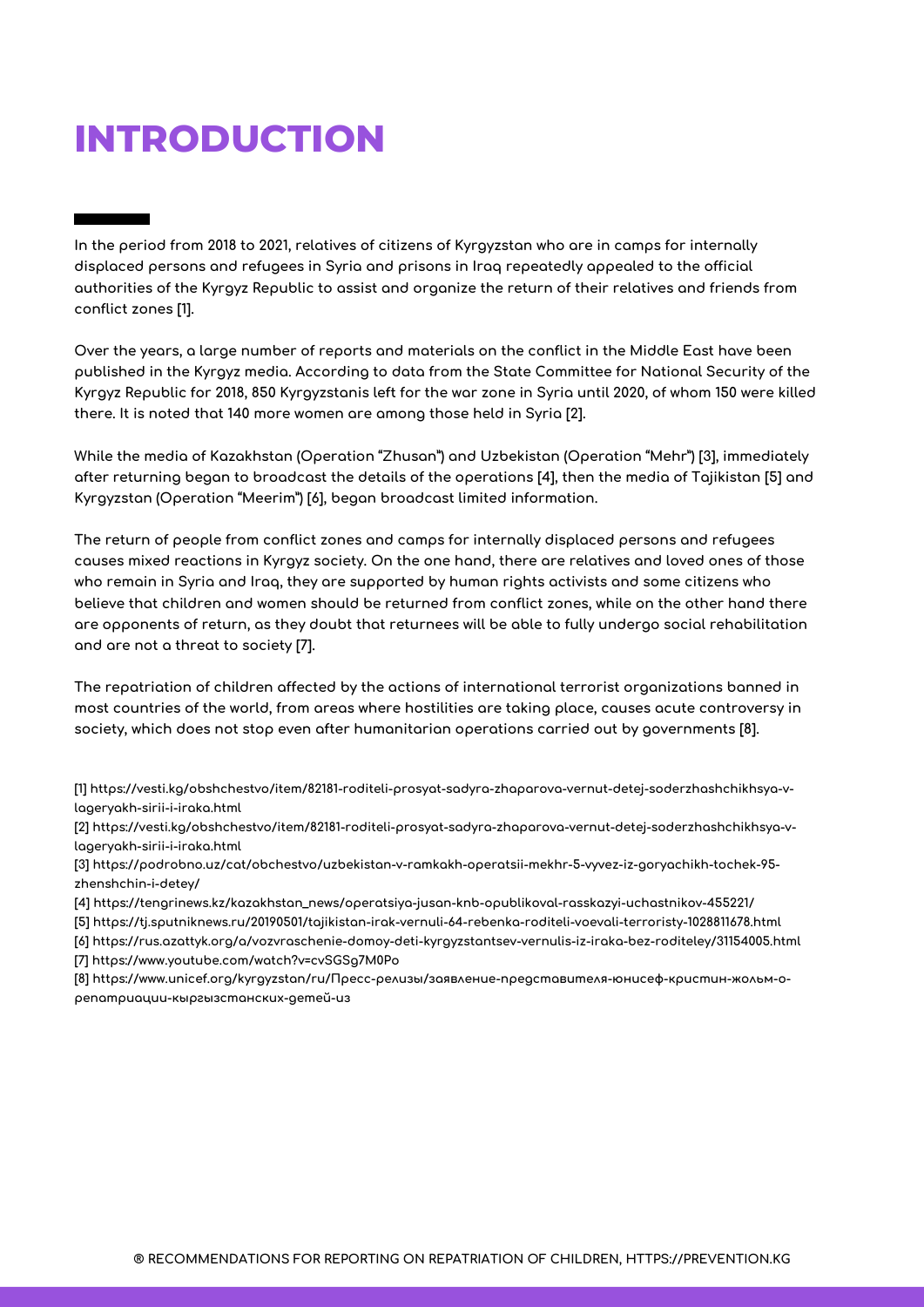### **INTRODUCTION**

A study and analysis of public mood on the eve of the return of the children of Kyrgyzstan from Iraq [2], **shows that the role of the media is very important. For the sake of sensationalism, journalists and bloggers, in pursuit of their own ratings, can cause negative reactions in the population.**

**A neutral position and unbiased coverage of the material is the main task of the journalist when preparing and broadcasting particularly sensitive topics, such as the return of citizens from conflict zones.**

The UN notes in its policy documents that the return of mothers with children and orphans recruited and **exploited by terrorist and extremist organizations and groups poses certain challenges to government agencies, civic and media organizations.**

**The role of the media and journalists is crucial in educating citizens about the fundamental rights of children so that repatriated children are not stigmatized further when they return home.**

**This handbook for journalists and bloggers is a first attempt to develop recommendations and suggestions for correct, in our opinion, reporting on conflict-sensitive topics related to the return of women and children from war zones, based primarily on the international obligations of states to ensure the fundamental rights of children [3].**

**Our recommendations will help readers better understand and become familiar with the conceptual and categorical framework of words and definitions.**

**We offer a brief glossary of definitions and concepts. There are also specific recommendations about what can be covered and what cannot be covered under the "Do No Harm" approach.**

**[1] [https://www.unicef.org/kyrgyzstan/ru/Пресс-релизы/заявление-представителя-юнисеф-кристин-жольм-о](https://www.unicef.org/kyrgyzstan/ru/%D0%9F%D1%80%D0%B5%D1%81%D1%81-%D1%80%D0%B5%D0%BB%D0%B8%D0%B7%D1%8B/%D0%B7%D0%B0%D1%8F%D0%B2%D0%BB%D0%B5%D0%BD%D0%B8%D0%B5-%D0%BF%D1%80%D0%B5%D0%B4%D1%81%D1%82%D0%B0%D0%B2%D0%B8%D1%82%D0%B5%D0%BB%D1%8F-%D1%8E%D0%BD%D0%B8%D1%81%D0%B5%D1%84-%D0%BA%D1%80%D0%B8%D1%81%D1%82%D0%B8%D0%BD-%D0%B6%D0%BE%D0%BB%D1%8C%D0%BC-%D0%BE-%D1%80%D0%B5%D0%BF%D0%B0%D1%82%D1%80%D0%B8%D0%B0%D1%86%D0%B8%D0%B8-%D0%BA%D1%8B%D1%80%D0%B3%D1%8B%D0%B7%D1%81%D1%82%D0%B0%D0%BD%D1%81%D0%BA%D0%B8%D1%85-%D0%B4%D0%B5%D1%82%D0%B5%D0%B9-%D0%B8%D0%B7)репатриации-кыргызстанских-детей-из [2] <https://rus.azattyk.org/a/vozvraschenie-domoy-deti-kyrgyzstantsev-vernulis-iz-iraka-bez-roditeley/31154005.html>**

**[3] [https://www.unicef.org/kyrgyzstan/ru/Пресс-релизы/заявление-представителя-юнисеф-кристин-жольм-о](https://www.unicef.org/kyrgyzstan/ru/%D0%9F%D1%80%D0%B5%D1%81%D1%81-%D1%80%D0%B5%D0%BB%D0%B8%D0%B7%D1%8B/%D0%B7%D0%B0%D1%8F%D0%B2%D0%BB%D0%B5%D0%BD%D0%B8%D0%B5-%D0%BF%D1%80%D0%B5%D0%B4%D1%81%D1%82%D0%B0%D0%B2%D0%B8%D1%82%D0%B5%D0%BB%D1%8F-%D1%8E%D0%BD%D0%B8%D1%81%D0%B5%D1%84-%D0%BA%D1%80%D0%B8%D1%81%D1%82%D0%B8%D0%BD-%D0%B6%D0%BE%D0%BB%D1%8C%D0%BC-%D0%BE-%D1%80%D0%B5%D0%BF%D0%B0%D1%82%D1%80%D0%B8%D0%B0%D1%86%D0%B8%D0%B8-%D0%BA%D1%8B%D1%80%D0%B3%D1%8B%D0%B7%D1%81%D1%82%D0%B0%D0%BD%D1%81%D0%BA%D0%B8%D1%85-%D0%B4%D0%B5%D1%82%D0%B5%D0%B9-%D0%B8%D0%B7)репатриации-кыргызстанских-детей-из**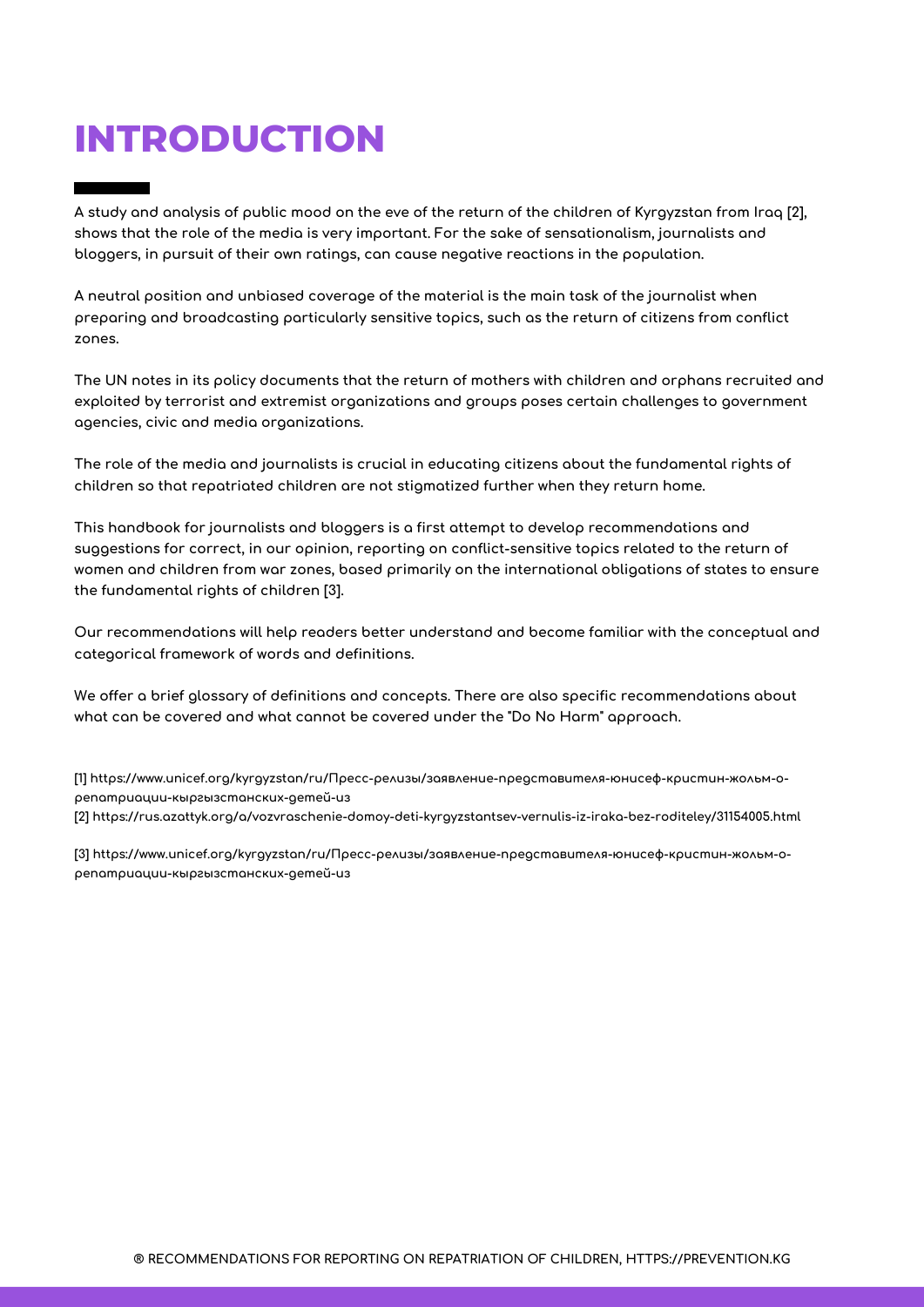### **REPATRIATION IN CENTRAL ASIAN COUNTRIES**





**Since 2019, Central Asian countries have begun returning their citizens from areas where fighting and war have not ceased. Women and children predominate among the returnees. These are mostly voluntary repatriations from Iraq and Syria, and less often from Afghanistan.**

**Unprecedented humanitarian operations in Central Asian countries are being implemented under the leadership and control of government agencies. In Kazakhstan, Uzbekistan and Kyrgyzstan, they have been officially named and fully supported by the state.**

**All persons returned home as part of the above-mentioned operations provided prior consent for voluntary repatriation. The following data is current as of November 2021.**



#### UZBEKISTAN

**Uzbekistan returned 531 of its citizens from Iraq, Syria, and Afghanistan in several stages as part of the special operation "Mehr" (translated as "Mercy") [1],[2].**

**[1] <https://prevention.kg/?p=10590> [2] <https://www.gazeta.uz/ru/2021/04/30/mehr-5/>**



#### КАZAKHSTAN

**Kazakhstan returned home 607 Kazakhstani nationals, including more than 400 children, from Iraq and Syria in several stages during special operations "Zhusan" (translated as "Wormwood") and "Rusafa" (a women's prison in Baghdad, where mainly people from Central Asia were held) [1],[2].**

**[1] <https://prevention.kg/?p=10590> [\[2\]https://www.gov.kz/memleket/entities/knb/press/article/details/42716?](https://www.gov.kz/memleket/entities/knb/press/article/details/42716?lang=ru) lang=ru**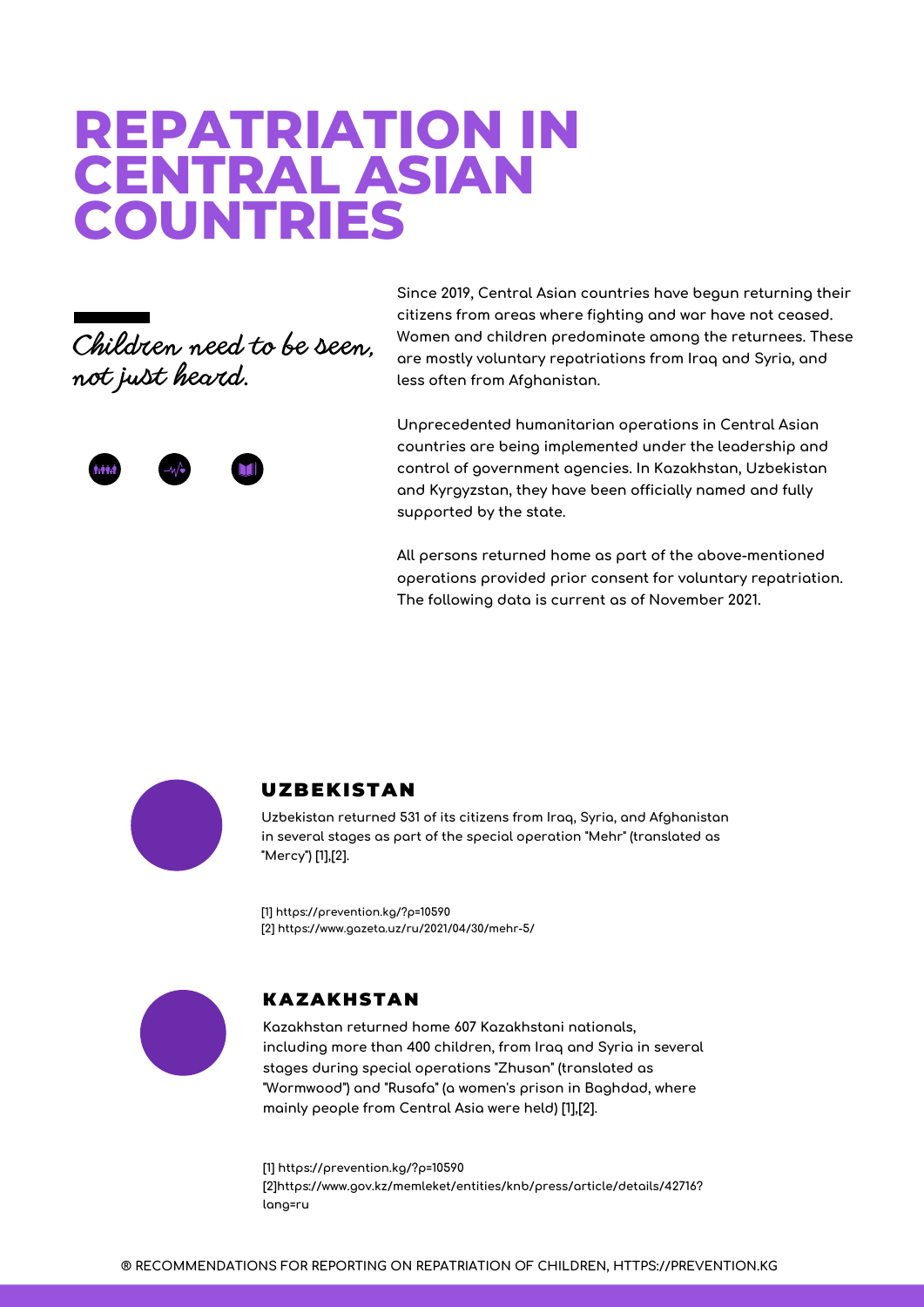

#### ТAJIKISTAN

**Tajikistan returned 84 children from Iraq. Tajik officials say that up to 500 women and children from Tajikistan may be in camps for displaced persons and refugees in northeastern Syria [1],[2].**

**[1] <https://prevention.kg/?p=10590> [2] [https://tj.sputniknews.ru/20210204/deti-tajikistan-bezhentsy-syria-iraq-semyi-](https://tj.sputniknews.ru/20210204/deti-tajikistan-bezhentsy-syria-iraq-semyi-1032762210.html)1032762210.html**



#### КYRGYZSTAN

**Kyrgyzstan returned 79 children from Iraq as part of the special operation "Meerim" (translated as "Mercy"). According to the nongovernmental organization "Reach Out for Help"[1], which unites parents of repatriated children, there may be more than 130 women and 400 children in camps for displaced persons and refugees in northeastern Syria. This is unofficial data, unconfirmed by other sources [2],[3].**

**[1] [https://ombudsman.kg/index.php?option=com\\_content&view=article&id=2592:в-аппарате](https://ombudsman.kg/index.php?option=com_content&view=article&id=2592:%D0%B2-%D0%B0%D0%BF%D0%BF%D0%B0%D1%80%D0%B0%D1%82%D0%B5-%D0%BE%D0%BC%D0%B1%D1%83%D0%B4%D1%81%D0%BC%D0%B5%D0%BD%D0%B0-%D1%81%D0%BE%D1%81%D1%82%D0%BE%D1%8F%D0%BB%D0%B0%D1%81%D1%8C-%D0%B2%D1%81%D1%82%D1%80%D0%B5%D1%87%D0%B0-%D1%81-%D0%BF%D1%80%D0%B5%D0%B4%D1%81%D1%82%D0%B0%D0%B2%D0%B8%D1%82%D0%B5%D0%BB%D1%8F%D0%BC%D0%B8-%D0%BE%D0%B1%D1%89%D0%B5%D1%81%D1%82%D0%B2%D0%B5%D0%BD%D0%BD%D0%BE-%D0%B1%D0%BB%D0%B0%D0%B3%D0%BE%D1%82%D0%B2%D0%BE%D1%80%D0%B8%D1%82%D0%B5%D0%BB%D1%8C%D0%BD%D0%BE%D0%B3%D0%BE-%D1%84%D0%BE%D0%BD%D0%B4%D0%B0-%E2%80%9C%D0%BF%D1%80%D0%BE%D1%82%D1%8F%D0%BD%D0%B8-%D1%80%D1%83%D0%BA%D1%83-%D0%BF%D0%BE%D0%BC%D0%BE%D1%89%D0%B8%E2%80%9D&catid=18&lang=ru&Itemid=330)омбудсмена-состоялась-встреча-с-представителями-общественноблаготворительного-фонда-"протяни-руку-помощи"&catid=18&lang=ru&Itemid=330 [\[2\]https://kaktus.media/doc/433728\\_v\\_kyrgyzstan\\_odnim\\_reysom\\_vernyli\\_79\\_detey\\_iz\\_iraka.\\_foto.](https://kaktus.media/doc/433728_v_kyrgyzstan_odnim_reysom_vernyli_79_detey_iz_iraka._foto.html) html [3] <https://prevention.kg/?p=11633> [1] <https://prevention.kg/?p=10590> [2] <https://www.gazeta.uz/ru/2021/04/30/mehr-5/>**

The Iraqi authorities only allow repatriation of children, that is, persons under 18 years of age, refusing to **extradite even their mothers. Repatriated children returned home are permanently separated from their mothers. Under the conditions of repatriation, parents sign the relevant documents, without which the children cannot be returned. This is why almost all countries return only children from Iraq.**

**The situation is difficult in northern Syria, where the main camps for displaced persons and refugees are** located. According to the UN [1], as of September 2021 the largest Al-Hol camp holds more than 62,000 people, **80% of whom are women and children.**

According to Save the Children [2] more than 27,000 children are awaiting repatriation, of which 90% are under the age of 12. International organizations working in these camps report cases of child abuse and even cases of deliberate poisoning [3]. The UN expresses its concern about the increasing violence in the camps in Syria, **where internally displaced persons and refugees have found shelter, they live without basic amenities, they are starving and freezing. Murders have increased in the Al-Hol camp recently [4].**

On 29 September 2021, the UN launched the Global Framework for the Safe Return Home of Persons in Camps in Syria and Iraq. The UN is ready to assist all countries who are ready to return their citizens home [5].

On 22 December 2021, the International Committee of the Red Cross (ICRC) also called on countries to repatriate their nationals held in camps for refugees and displaced persons in Syria [6]. "The ICRC calls on states to repatriate their nationals, and this must be done in a legal manner, in accordance with certain standards and **principles, including support for returning children".**

- **[1] <https://news.un.org/ru/story/2021/09/1410922>**
- **[2] <https://www.savethechildren.net/news/syria-thousands-foreign-children-al-hol-camp-must-be-repatriated-given-coronavirus-fears-0> [3] <https://prevention.kg/?p=10283>**
- 
- **[4] <https://news.un.org/ru/story/2021/01/1394902>**
- **[5] <https://news.un.org/ru/story/2021/09/1410922>**
- **[6] <https://tass.ru/obschestvo/13265747>**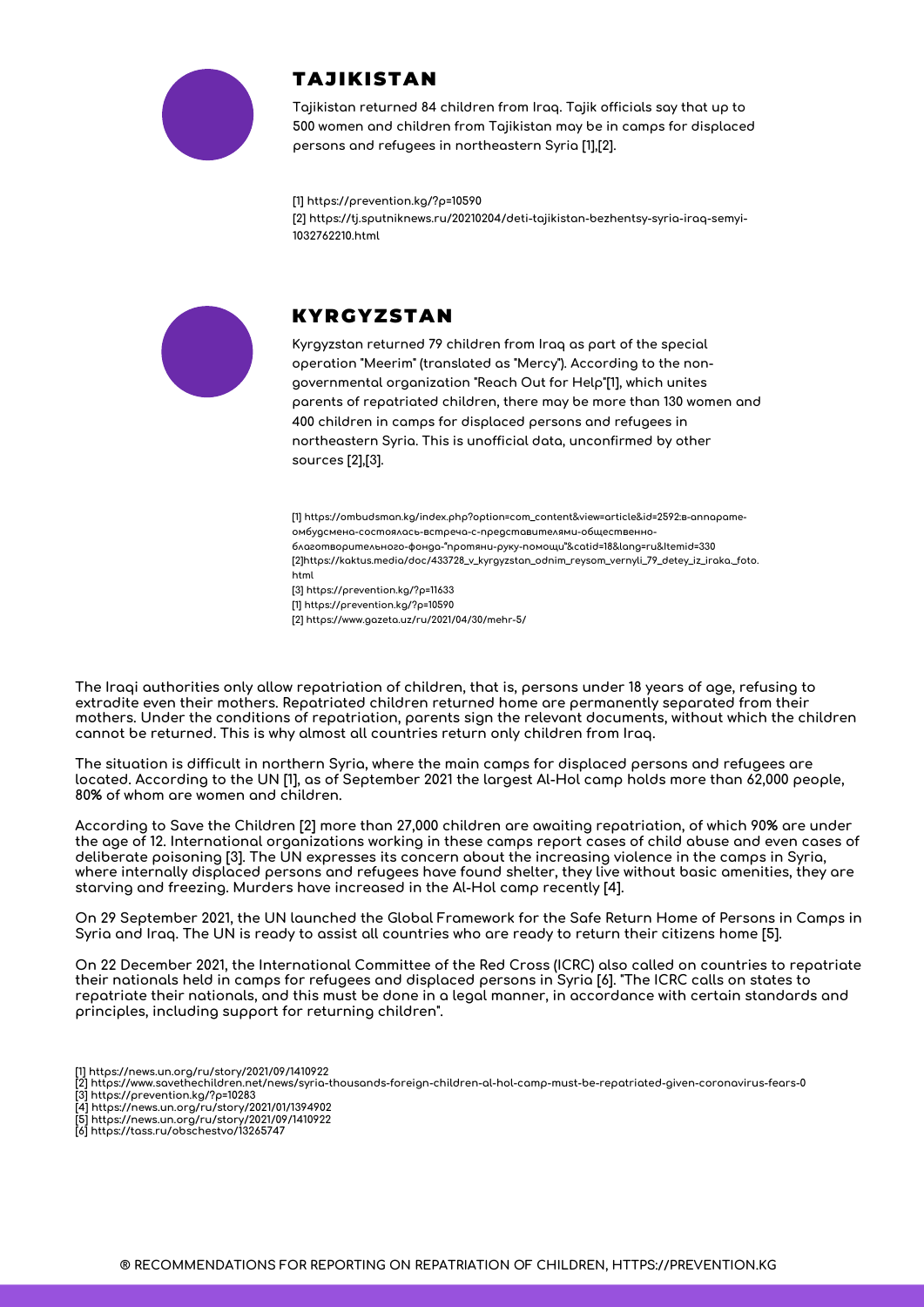### **LEGAL ASPECTS RELATED TO REPATRIATION**

#### **Constitution of the Kyrgyz Republic**

#### **CHAPTER V. CITIZENSHIP. RIGHTS AND OBLIGATIONS OF A CITIZEN**

**Article 51**

1. Citizenship of the Kyrgyz Republic is a stable legal relationship between a person and the State expressed **in the totality of their mutual rights and obligations.**

2. No citizen may be deprived of his/her citizenship. Persons who are citizens of the Kyrgyz Republic shall be recognized as being citizens of another state in accordance with the laws and international treaties to which **the Kyrgyz Republic is a party.**

3. Everyone who has proved his/her belonging to the people of Kyrgyzstan has the right to acquire citizenship **of the Kyrgyz Republic under the simplified procedure.**

**Kyrgyz people residing outside the Kyrgyz Republic, despite having citizenship of another state, have the right to acquire citizenship of the Kyrgyz Republic under the simplified procedure. The procedure and conditions for acquiring the citizenship of the Kyrgyz Republic shall be defined by the law.**

**4. Passport of a citizen of the Kyrgyz Republic shall be the property of the state.**

**5. A citizen of the Kyrgyz Republic may not be deported or extradited to another state.**

**6. The Kyrgyz Republic guarantees its citizens protection and patronage outside its borders.**

7. Foreign citizens or stateless persons who were previously citizens of the Kyrgyz Republic have the right to **obtain a residence permit under the simplified procedure.**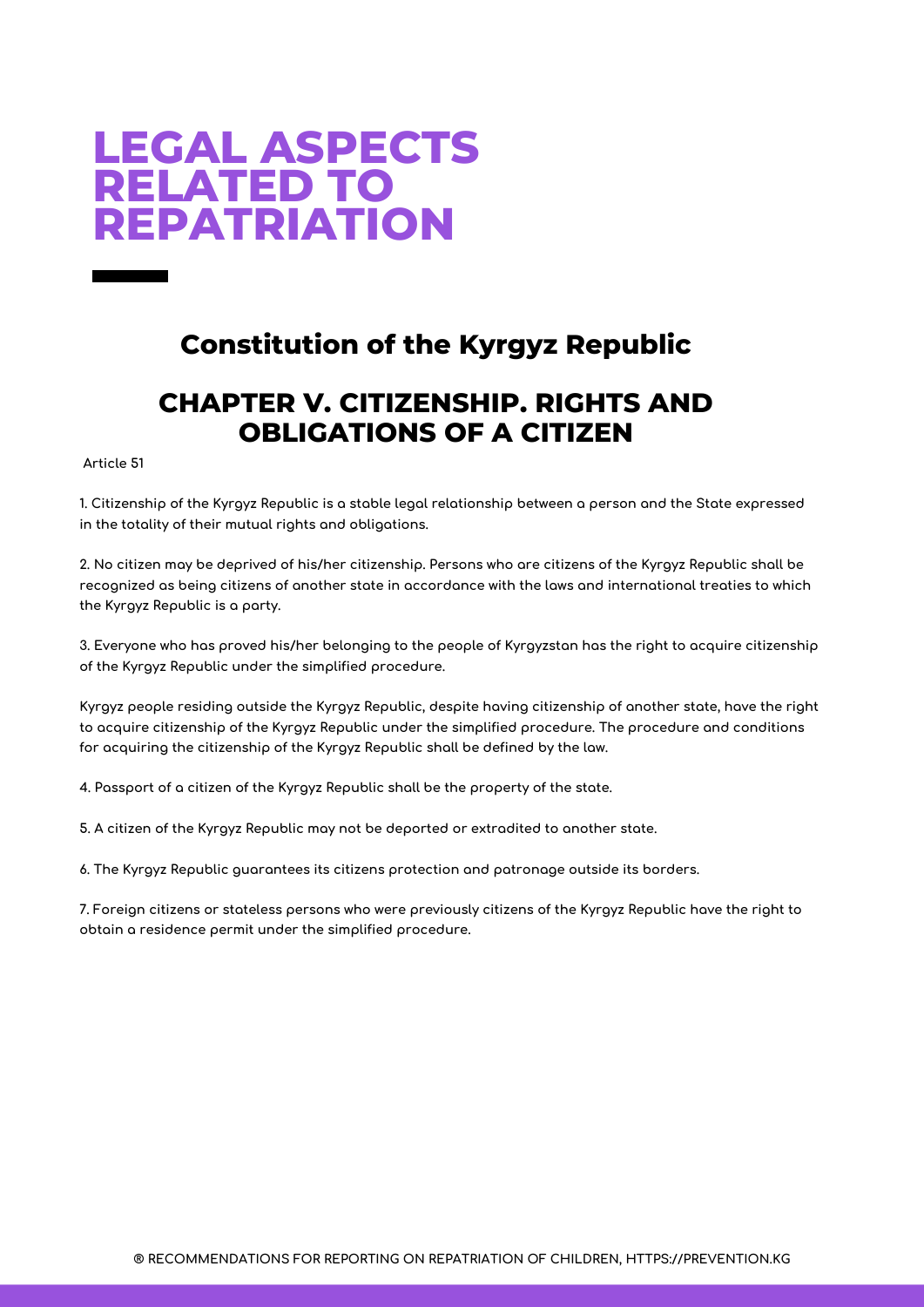The Office of the United Nations High Commissioner for Refugees [1] defines repatriation as the voluntary return **of a person to his or her country of origin and subsequent reintegration.**

**According to international standards, voluntary repatriation can take place in the context of family reunification** or even in cases where the child's family cannot be found, on the basis that the child's home state will support **and take care of him or her [2],[3].**

States are obliged to accept their citizens and cannot force any other state to leave them through such **measures as deprivation of citizenship (a state cannot take away a child's citizenship or passport) [4],[5].**

Article 4 "On the Principles of Citizenship of the Kyrgyz Republic" of the law "On Citizenship of the Kyrgyz Republic" [6] adopted on 21 May 2007 (most recently amended on 2 August 2016) emphasizes that "No citizen of the **Kyrgyz Republic may be deprived of his/her citizenship and the right to change his/her citizenship".**

Article 7 states that "In the absence of a diplomatic mission or consular office of the Kyrgyz Republic in the host state, the protection of the rights, freedoms and legitimate interests of citizens of the Kyrgyz Republic in accordance with international treaties that have entered into force in the manner prescribed by law, to which **the Kyrgyz Republic is a party, may be carried out by the relevant authorities of other States".**

Article 12 on acquisition of citizenship of the Kyrgyz Republic by birth emphasizes that "a child whose parents are citizens of the Kyrgyz Republic at the time of birth shall be a citizen of the Kyrgyz Republic, regardless of the **place of birth".**

Article 18 refers to the retention of citizenship of the Kyrgyz Republic for a child in case of adoption, if children **have been repatriated by governments of other states, when one of the parents has citizenship of another country.**

"A child who is a citizen of the Kyrgyz Republic, adopted by foreign citizens or stateless persons or by spouses, one of whom is a citizen of the Kyrgyz Republic and the other is a foreign citizen or stateless person, shall retain **the citizenship of the Kyrgyz Republic".**

- **[1] [https://www.un.org/ru/documents/decl\\_conv/conventions/unhcr\\_statute.shtml](https://www.un.org/ru/documents/decl_conv/conventions/unhcr_statute.shtml)**
- **[2] <https://www.refworld.org/cgi-bin/texis/vtx/rwmain/opendocpdf.pdf?reldoc=y&docid=5b571f3b4> [3] <https://slovar-gumanitarnogo-prava.org/content/article/4/vossoedinenie-semei/>**
- 
- **[4][https://www.un.org/counterterrorism/sites/www.un.org.counterterrorism/files/19-22775-r-dpa-ftf\\_handbook\\_web.pdf](https://www.un.org/counterterrorism/sites/www.un.org.counterterrorism/files/19-22775-r-dpa-ftf_handbook_web.pdf)**
- **[5] <http://hrlibrary.umn.edu/russian/monitoring/Rchapter11.html> [6] <http://cbd.minjust.gov.kg/act/view/ky-kg/202103?cl=ru-ru>**
-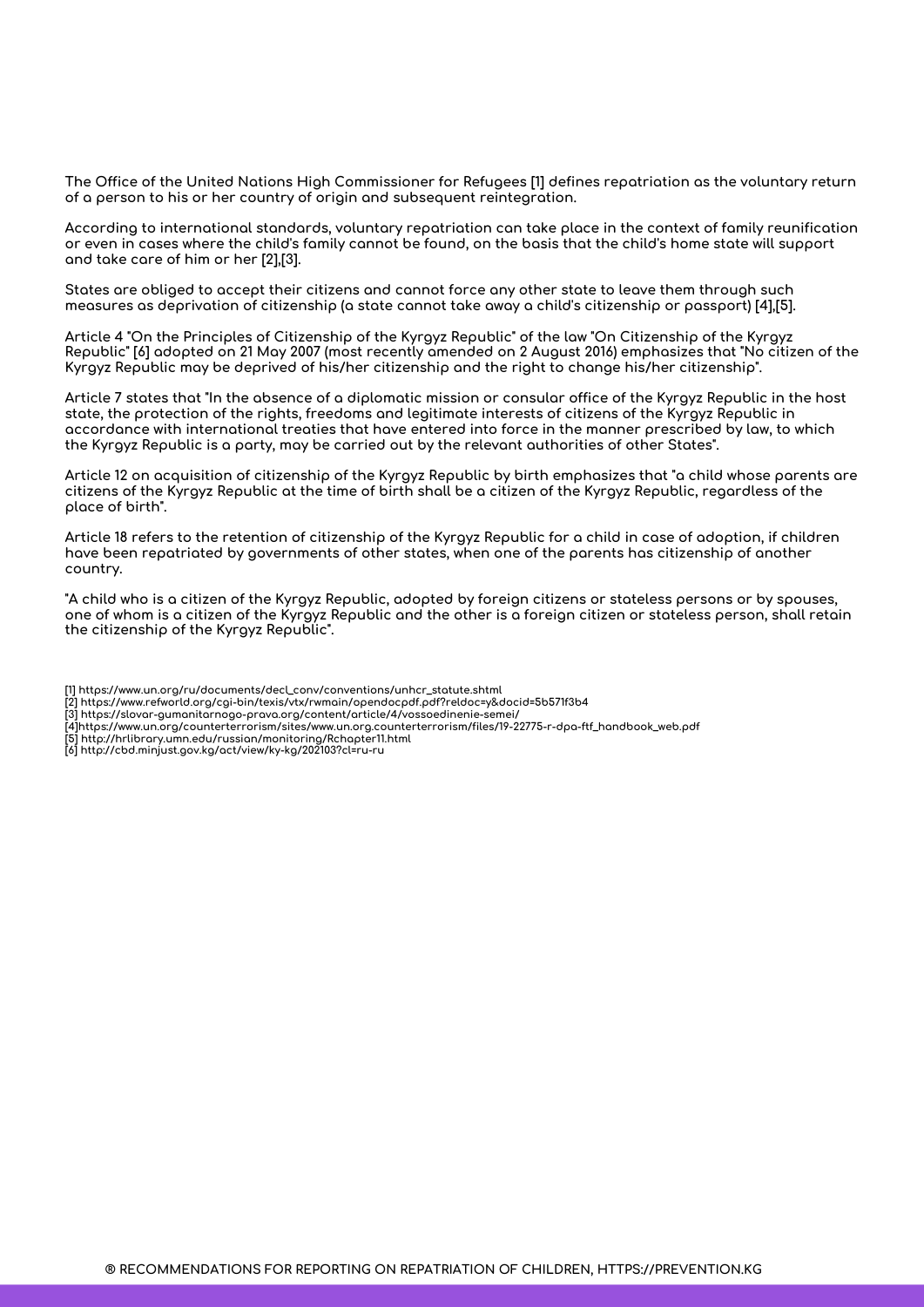### **RECOMMENDATIONS FOR REPORTING ON REPATRIATION AND REINTEGRATION**

**What terms can be used to describe children and women affected by repatriation? Official documents more** often use the wording "children who are in an extremely life- and health-threatening situation and who have **the right to protection by the state".**

In international documents it is customary to use the words "children affected by armed conflict" [1],[2]. We suggest the following terms, which are the least susceptible to hate speech and do not carry a strong negative context. They are shorter in spelling and quite applicable, and they are also widely used to refer to **these individuals, including children.**

**[1] [https://www.un.org/counterterrorism/sites/www.un.org.counterterrorism/files/19-22775-r-dpa-ftf\\_handbook\\_web.pdf](https://www.un.org/counterterrorism/sites/www.un.org.counterterrorism/files/19-22775-r-dpa-ftf_handbook_web.pdf) [2] <https://news.un.org/ru/story/2021/12/1415262> 1** 



#### CHILDREN AFFECTED BY CONFLICT

**Children affected by conflict - children who live in the conflict zone not by choice, involuntarily become witnesses as well as participants in the conflict at the will of their parents or guardians replacing them.**

#### **DETUDNEES**

**Returnees – those who have returned home from emigration, from conflict zones. Explanatory Dictionary of Efremova [1],[2].**

**[1] [https://gufo.me/dict/efremova/возвращенцы](https://gufo.me/dict/efremova/%D0%B2%D0%BE%D0%B7%D0%B2%D1%80%D0%B0%D1%89%D0%B5%D0%BD%D1%86%D1%8B) [\[2\]https://dic.academic.ru/dic.nsf/efremova/273707/](https://dic.academic.ru/dic.nsf/efremova/273707/%D0%B2%D0%BE%D0%B7%D0%B2%D1%80%D0%B0%D1%89%D0%B5%D0%BD%D1%86%D1%8B) возвращенцы**



#### REPATRIATE

**Repatriate – (from Latin: repatriate – to return to the home country) a person returning to his/her home country by way of repatriation. Unabridged Law Dictionary [1].**

**[1] [https://jurisprudence.academic.ru/10467/](https://jurisprudence.academic.ru/10467/%D0%A0%D0%B5%D0%BF%D0%B0%D1%82%D1%80%D0%B8%D0%B0%D0%BD%D1%82) Репатриант**



#### RETURNING FROM CONFLICT **ZONES**

**In designating where returnees come from, we recommend using the phrase "returning from conflict zones" instead of "returning from war zones" or "countries where there are wars".**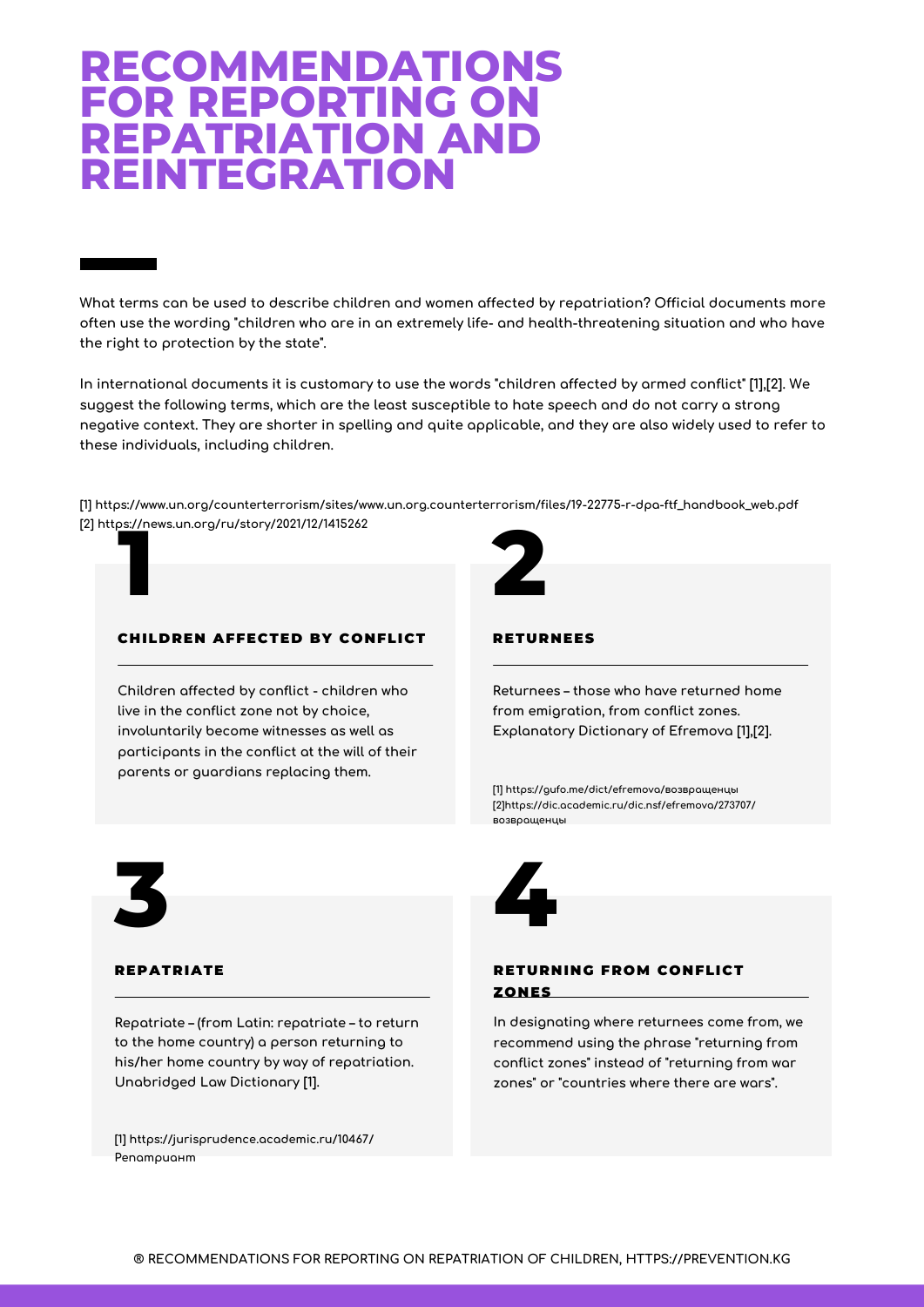Children do not ask us to be born, it is we who want their birth, so we cannot demand anything from them.

We are the ones who have to help them survive in this world.

Children need to be given wings and roots.

Wings to fly high, and roots to always have a place to come back to.

**Information documents and materials on women and children returning from war zones should adhere to the norms and requirements of national and international law, based on general human rights principles [1].**

**The Convention on the Rights of the Child obliges states to take all necessary measures to protect the rights of the child from all forms of physical or mental violence, injury or abuse, maltreatment and exploitation. Including children affected by armed conflict [2].**

**According to the Convention on the Rights of the Child, the recovery and integration of the child shall take place "in an environment which fosters the health, selfrespect and dignity of the child", that is, where children are seen as "objects in need of assistance and entitled to protection"[3],[4].**

**The conditions for ensuring the rights of the child certainly include correct informational coverage, taking into account the interests of the child.**

**The public interest in the repatriation, rehabilitation, and reintegration campaign for women and children returning from war zones must be satisfied based on the interests and rights of the child.**

- **[3] [https://www.coe.int/ru/web/compass/convention-on-the-rights-of-the](https://www.coe.int/ru/web/compass/convention-on-the-rights-of-the-child)child**
- **[4] <https://www.unicef.org/eca/ru/media/ethical-guidelines>**

**<sup>[1]</sup> [http://euro-ombudsman.org/reference/theory/mezhdunarodnuyu-hartiyu](http://euro-ombudsman.org/reference/theory/mezhdunarodnuyu-hartiyu-prav-cheloveka-obrazuyut-tri-dokumenta)prav-cheloveka-obrazuyut-tri-dokumenta**

**<sup>[2]</sup> [https://www.coe.int/ru/web/compass/convention-on-the-rights-of-the](https://www.coe.int/ru/web/compass/convention-on-the-rights-of-the-child)child**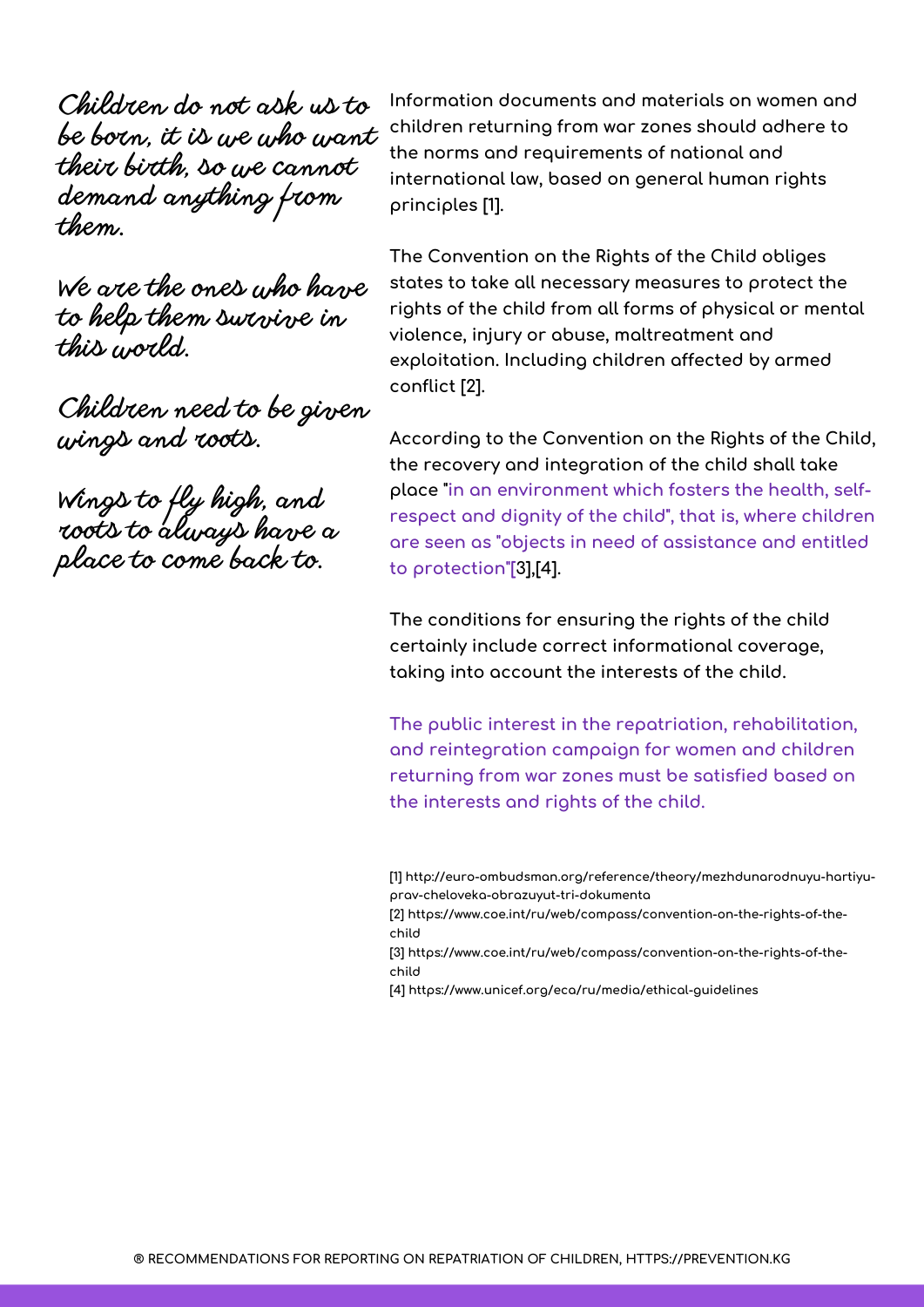

#### RESPECT FOR THE RIGHTS OF THE CHILD

**Public information should not go against the rights of the child. Any information material, even a brief news article, must take into account the context of repatriated children.**



#### GENDER SENSITIVITY

**In reporting on repatriation, rehabilitation and reintegration, it is important to take into account the gender aspects of the violence experienced by girls and boys, as well as women. Particular sensitivity in this regard should be given to girls and women affected by armed conflict who have suffered physical, psychological and sexual violence [1],[2].**

**[\[1\]https://www.un.org/counterterrorism/sites/www.un.org.counterterrorism/files/19](https://www.un.org/counterterrorism/sites/www.un.org.counterterrorism/files/19-22775-r-dpa-ftf_handbook_web.pdf) -22775-r-dpa-ftf\_handbook\_web.pdf [2] <https://www.unicef.org/eca/ru/media/ethical-guidelines>**



#### CORRECTNESS

**Repatriated children return home without their parents, without their mother, with whom they served prison sentences together or whose parents died. Therefore, when talking and discussing with this category of repatriated children it is necessary to be as tactful as possible, even if the conversation is conducted with the guardian in the presence of the child or without his/her participation [1],[2].**

#### **[1]**

**[https://www.un.org/counterterrorism/sites/www.un.org.counterterrorism/files/19-](https://www.un.org/counterterrorism/sites/www.un.org.counterterrorism/files/19-22775-r-dpa-ftf_handbook_web.pdf) 22775-r-dpa-ftf\_handbook\_web.pdf [2] <https://www.unicef.org/eca/ru/media/ethical-guidelines>**



#### AVOIDING HATE SPEECH

**Refrain from accusatory rhetoric and value judgments that contain elements of hate speech, because every child is guaranteed the benefit of the doubt, show respect for his/her privacy and address him/her in an age-appropriate manner [1], [2].**

#### **[1]**

**[https://www.un.org/counterterrorism/sites/www.un.org.counterterrorism/files/19-](https://www.un.org/counterterrorism/sites/www.un.org.counterterrorism/files/19-22775-r-dpa-ftf_handbook_web.pdf) 22775-r-dpa-ftf\_handbook\_web.pdf [2] <https://www.unicef.org/eca/ru/media/ethical-guidelines>**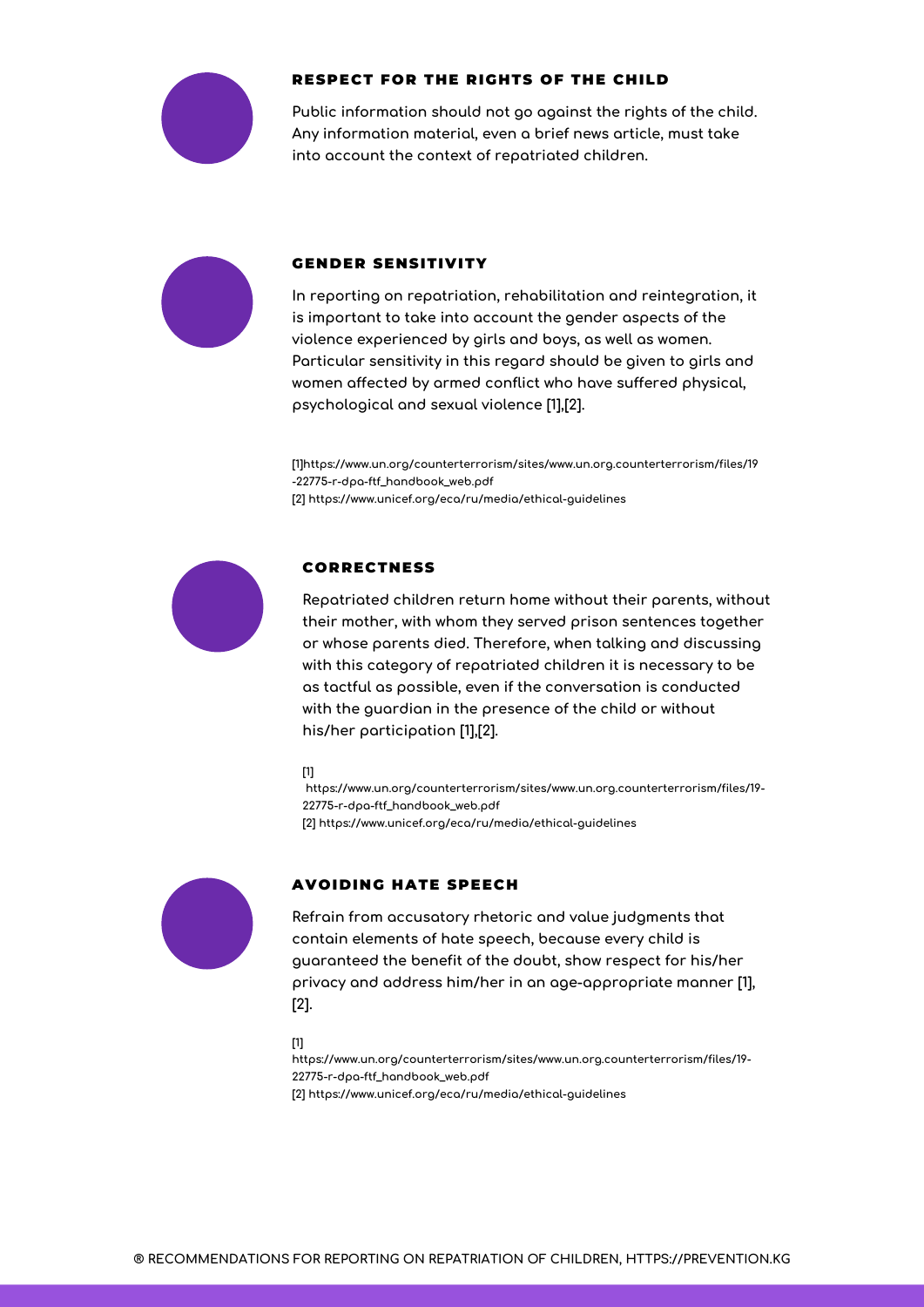

#### WHERE TO SEARCH FOR ILLUSTRATIONS

**To illustrate information materials and products, we recommend using multimedia materials from official and reliable sources. First of all, this is the United Nations Children's Fund (UNICEF) [1], which has a large and accessible database of photo/video materials for free use and downloading on its official website.**

**[1] <https://www.unicef-irc.org/search/?q=al+hol>**



#### RELIABLE SOURCES

**Use the official resources of other UN entities [1] working with women, refugees, displaced persons, and migrants. Recommended resources also include official websites of government bodies and agencies involved in the repatriation, rehabilitation, and reintegration of women and children; commissioners for children's rights (ombudsman institutions); and other international organizations working with refugees, displaced persons, and children.**

**[1] <https://news.un.org/ru/>**



#### COPYRIGHT

**Pay special attention to the description of photos and videos, they must correspond to the content of your information product.**

**Do not violate copyrights; indicate the authors of photos and videos in accordance with the requirements specified in the description. Use the information resources provided to you correctly, avoid hate speech, stereotypes in descriptions [1].**

**[1] <https://www.article19.org/ru/resources/hate-speech-explained-a-toolkit/>**



#### VISUALS

**Of great importance is the visuals used in the video materials, which can incite the language of hostility and hatred toward returnees. Do not forget that the information coverage should take into account the rights and interests of the child.**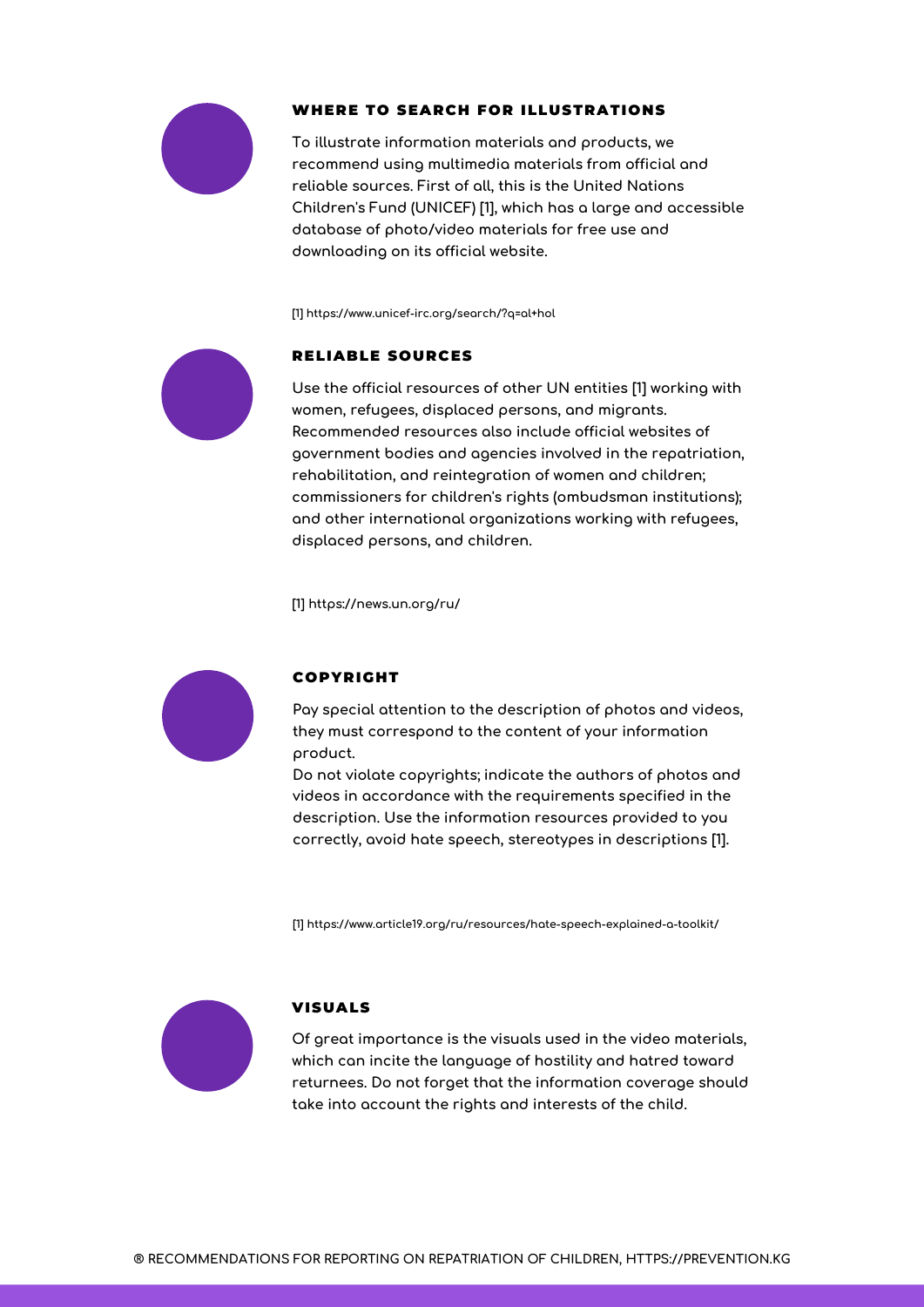

#### PROHIBITED SYMBOLS

**The activities of terrorist and extremist organizations involved in the recruitment of women and children are prohibited in all Central Asian countries [1]. Therefore, any full or partial reproduction of the symbols or actions of judicially banned organizations and movements is punishable under existing laws [2].**

**[1] <https://prevention.kg/?p=9416> [2] <http://cbd.minjust.gov.kg/act/view/ru-ru/1748>**



#### PROHIBITED ORGANIZATIONS

**If it is appropriate to mention a prohibited organization, it is obligatory to make an explanation that the activities of this organization are prohibited on the territory of the Kyrgyz Republic on the basis of a court decision [1].**

**[1] [https://prevention.kg/wp-content/uploads/2019/01/Список-запрещенных-в-](https://prevention.kg/wp-content/uploads/2019/01/%D0%A1%D0%BF%D0%B8%D1%81%D0%BE%D0%BA-%D0%B7%D0%B0%D0%BF%D1%80%D0%B5%D1%89%D0%B5%D0%BD%D0%BD%D1%8B%D1%85-%D0%B2-%D0%9A%D1%8B%D1%80%D0%B3%D1%8B%D0%B7%D1%81%D1%82%D0%B0%D0%BD%D0%B5-%D0%BE%D1%80%D0%B3%D0%B0%D0%BD%D0%B8%D0%B7%D0%B0%D1%86%D0%B8%D0%B9-%D0%B8-%D0%B4%D0%B2%D0%B8%D0%B6%D0%B5%D0%BD%D0%B8%D0%B9.pdf)Кыргызстане-организаций-и-движений.pdf**



#### MENTIONING CHILDREN

**We do not recommend mentioning phrases in texts with reference to prohibited organizations and movements when it comes to children. Such references make the material negative in tone, increasing the likelihood of hate speech.**



#### PHOTOGRAPHING/VIDEOTAPING CHILDREN

**Photographing/videotaping of women and children affected by special repatriation, rehabilitation and reintegration operations should be done with their consent, including that of their guardians. Permission for photographing/videotaping shall be made in writing.**

**We recommend avoiding direct photographing/videotaping whenever possible to respect the right to privacy and avoid stigmatization [1].**

**[1] <http://cbd.minjust.gov.kg/act/view/ru-ru/17444?cl=ru-ru>**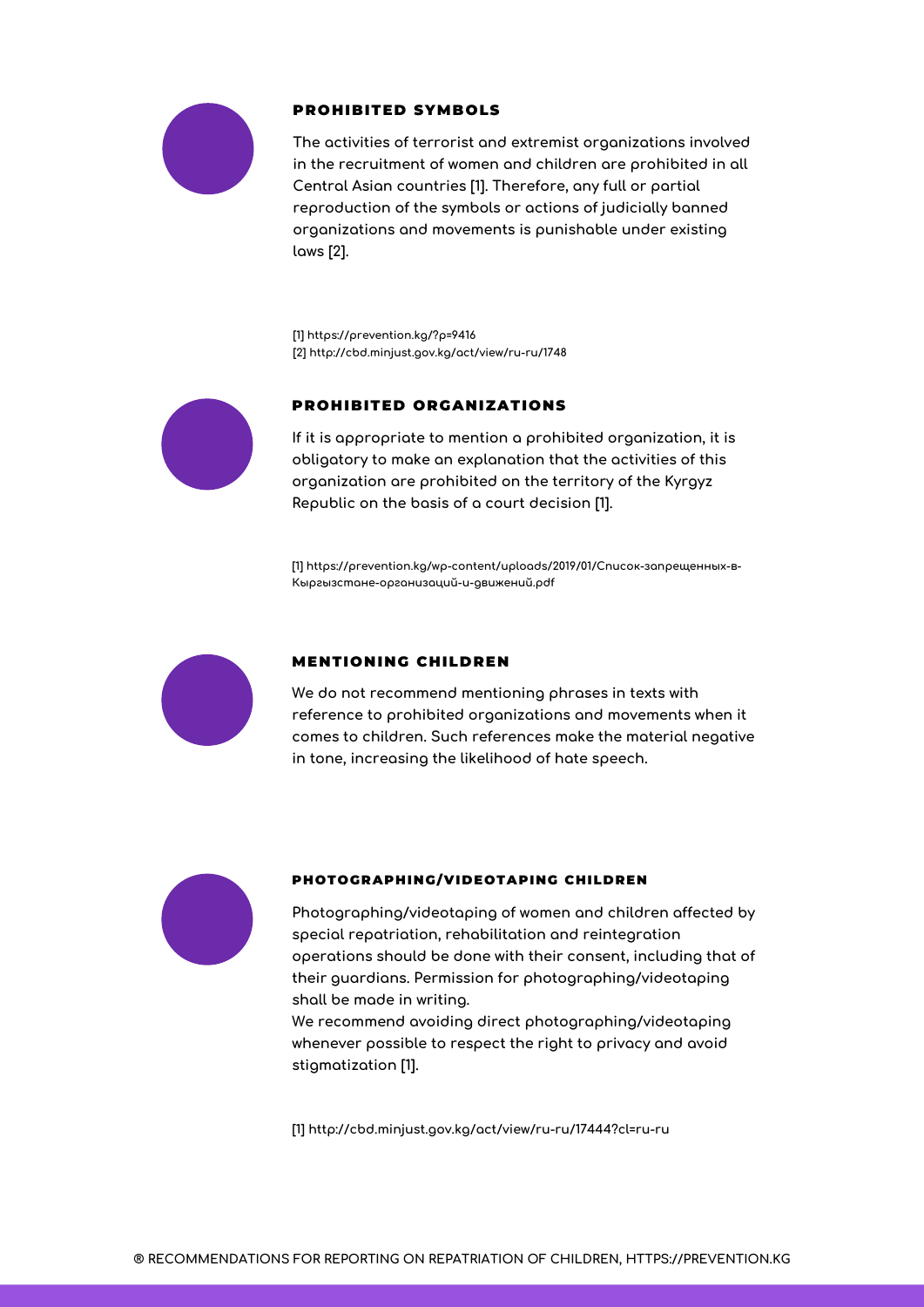All children need a little help, a little hope, and someone to believe in them.

**The Code of Ethics for Journalists of Kyrgyzstan recommends the following to journalists: "A journalist should be especially accurate when reporting on issues related to children. To report on the private life of a minor person (persons), a journalist must have permission from his parents, guardians or legal representatives.**

**It is inadmissible to disclose the names of minors (or to show signs by which they can be recognized) who have been involved in illegal acts, who have become participants in violent events"[1].**

**It is very important to work with the guardians/ relatives of returnees.**

**Before photographing/videotaping and interviewing, it is important to give them clear, specific information about goals, topics, and questions.**

**It is important that they understand and are aware of their actions.**

**Hate speech has a great negative effect. Article 19 within #ChallengeHate defines it as follows: "It is discriminatory hate against a person or a group of people because of who they are, on the basis of an identifying characteristic recognized in international human rights law.**

**It is any kind of expression of an idea or opinion to an audience. It can take many forms: written, non-verbal, visual, artistic, etc.**

**It can be disseminated through any media, including social media and messengers [1].**

**[1] <https://challengehate.com/ru/what-is-hate-speech/> [1] <https://journalist.kg/ru/codex/>**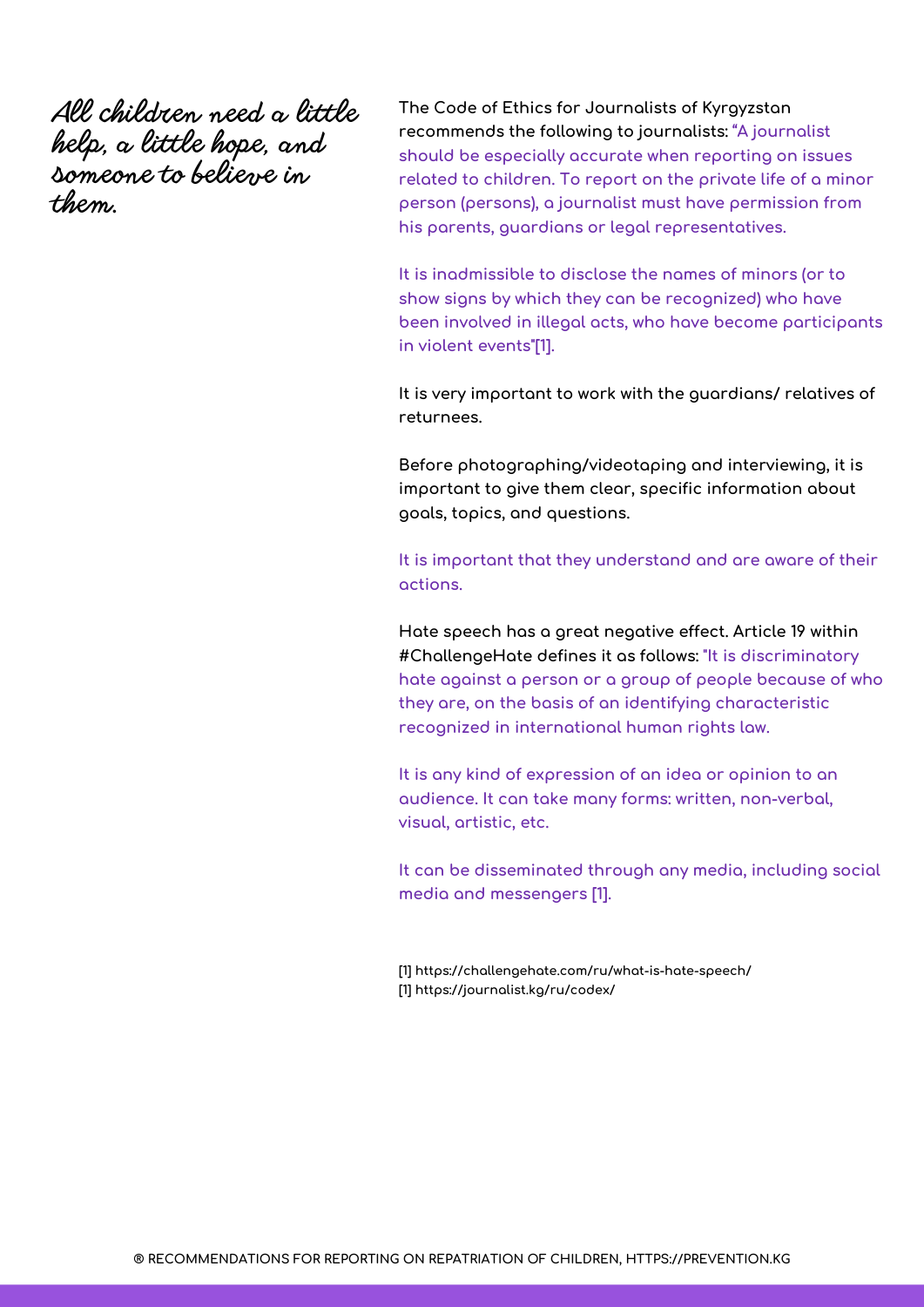#### **UN RECOMMENDATIONS ON CHILDREN AFFECTED BY ACTIONS OF FOREIGN FIGHTERS BASED ON ENSURING THE RIGHTS OF THE CHILD**

#### **Recommendations of the UN Counter-Terrorism Centre**



#### **CORRECTNESS**

**During the interview, do not ask questions that may cause women and children pain because of the trauma they have experienced.**

#### **FACTS**

**Do not ask children to tell a story or take an action that is not part of their own history.**





#### **STIGMA**

**Avoid descriptions that may make women and children affected by armed conflict a target for discrimination and stigmatization.**

**During armed conflict, children often become victims of violence and abuse by armed groups, including groups designated by the UN as terrorist groups (adapted from the UN Counter-Terrorism Office Handbook), https://www.un.org/counterterrorism/sites/www.un.org.counterterrorism/files/19-22775-rdpa-ftf\_handbook\_web.pdf**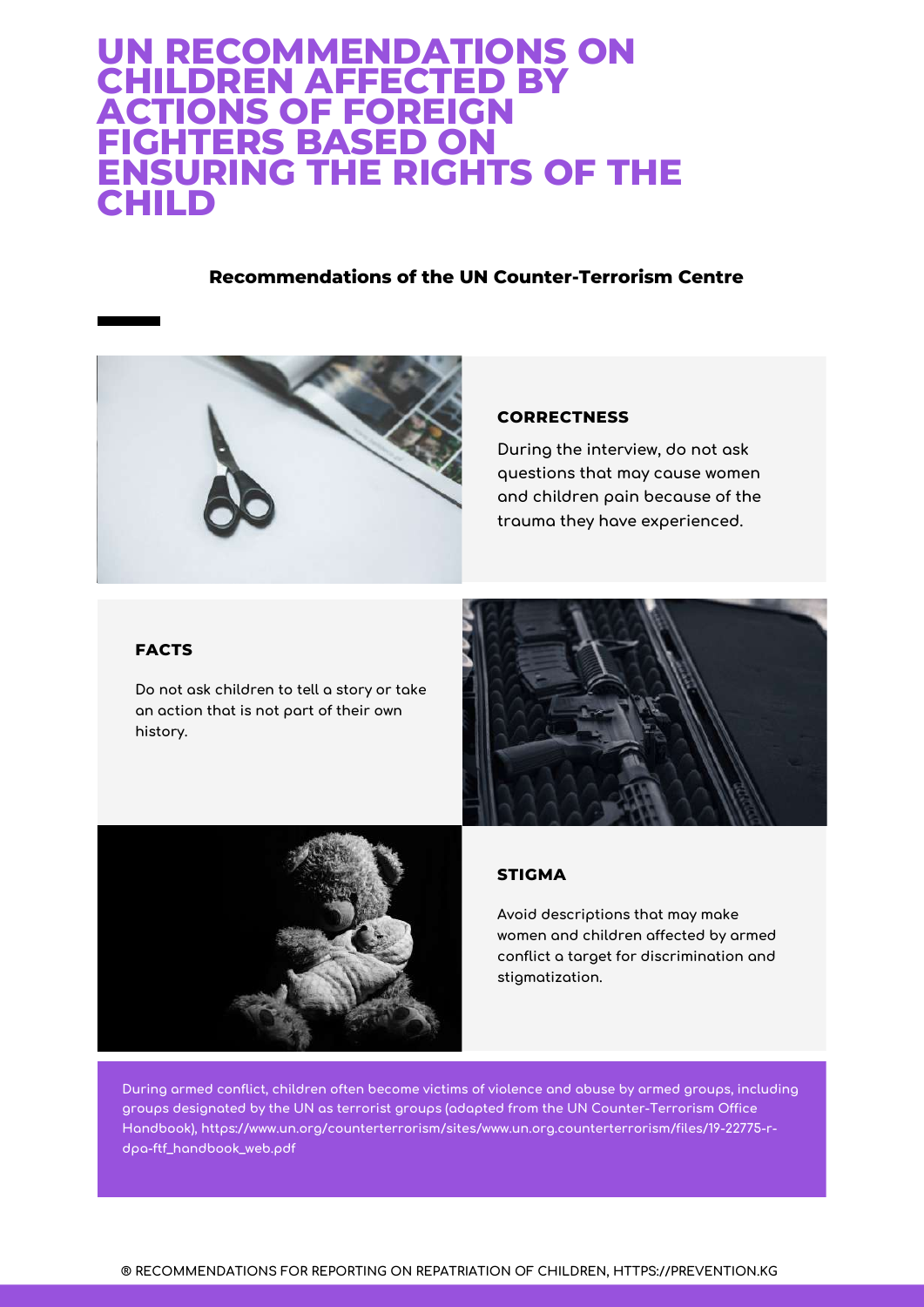### **CONVENTION ON THE RIGHTS OF THE CHILD**



**The Convention on the Rights of the Child obliges States to take all appropriate measures for the recovery and reintegration of children affected by armed conflict and to guarantee them:**

> The right not to be discriminated against; The right to life, survival and development; The right to family; The right to citizenship.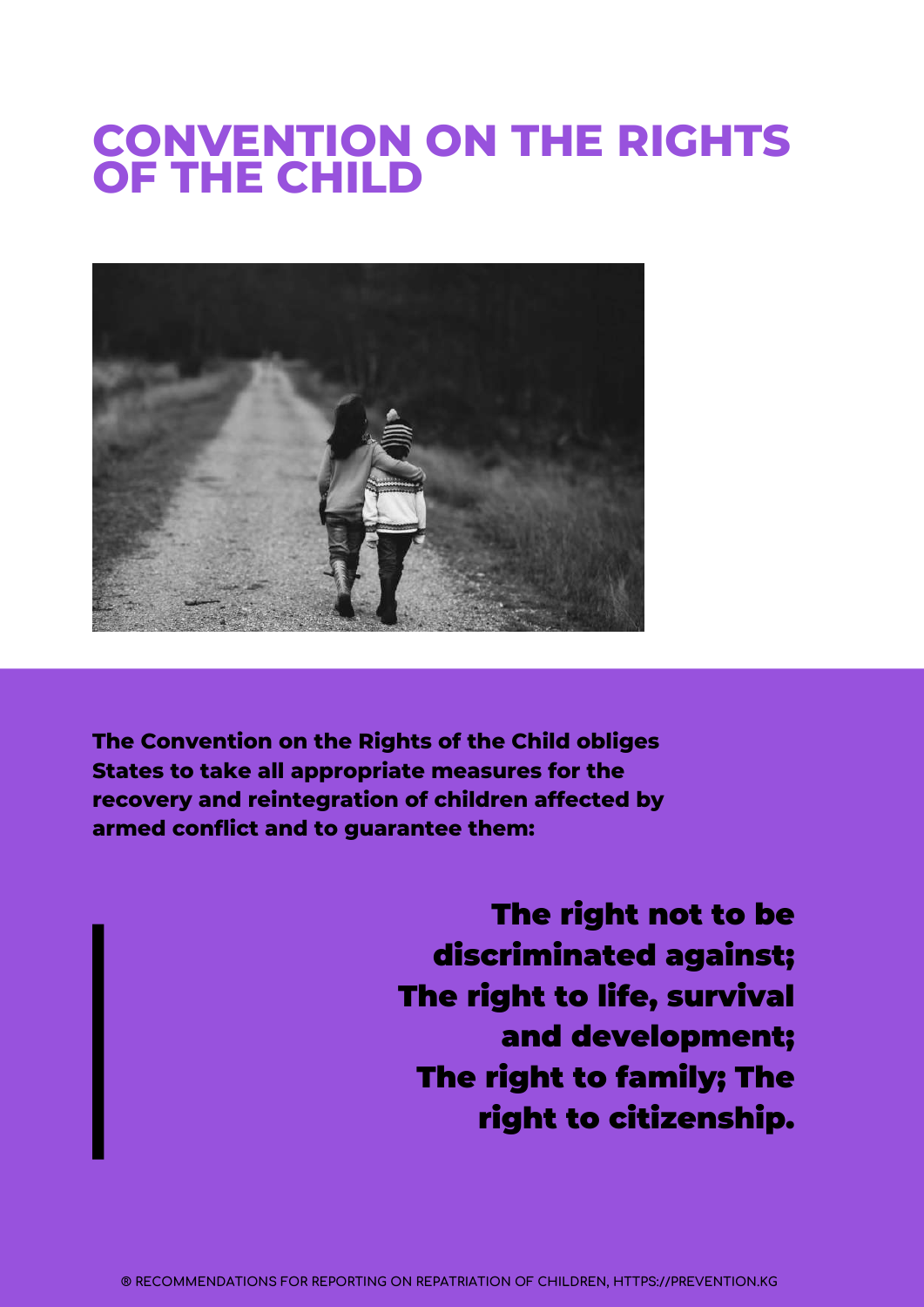### **UN PRINCIPLES ON RETURNEES**

**In accordance with the UN principles on repatriation, rehabilitation and reintegration of women and children [1], who have not been seriously accused under international and national law, have the following rights [2]:**

**[1] [https://undocs.org/ru/S/RES/2396\(2017\)](https://undocs.org/ru/S/RES/2396(2017)) [2] [https://www.un.org/counterterrorism/sites/www.un.org.counterterrorism/files/19-22775-r-dpa-ftf\\_handbook\\_web.pdf](https://www.un.org/counterterrorism/sites/www.un.org.counterterrorism/files/19-22775-r-dpa-ftf_handbook_web.pdf)**

THE RIGHT TO LIFE THE RIGHT TO ENTER ONE'S OWN COUNTRY THE RIGHT TO CITIZENSHIP THE RIGHT TO FAMILY LIFE THE RIGHT TO REHABILITATION AND REINTEGRATION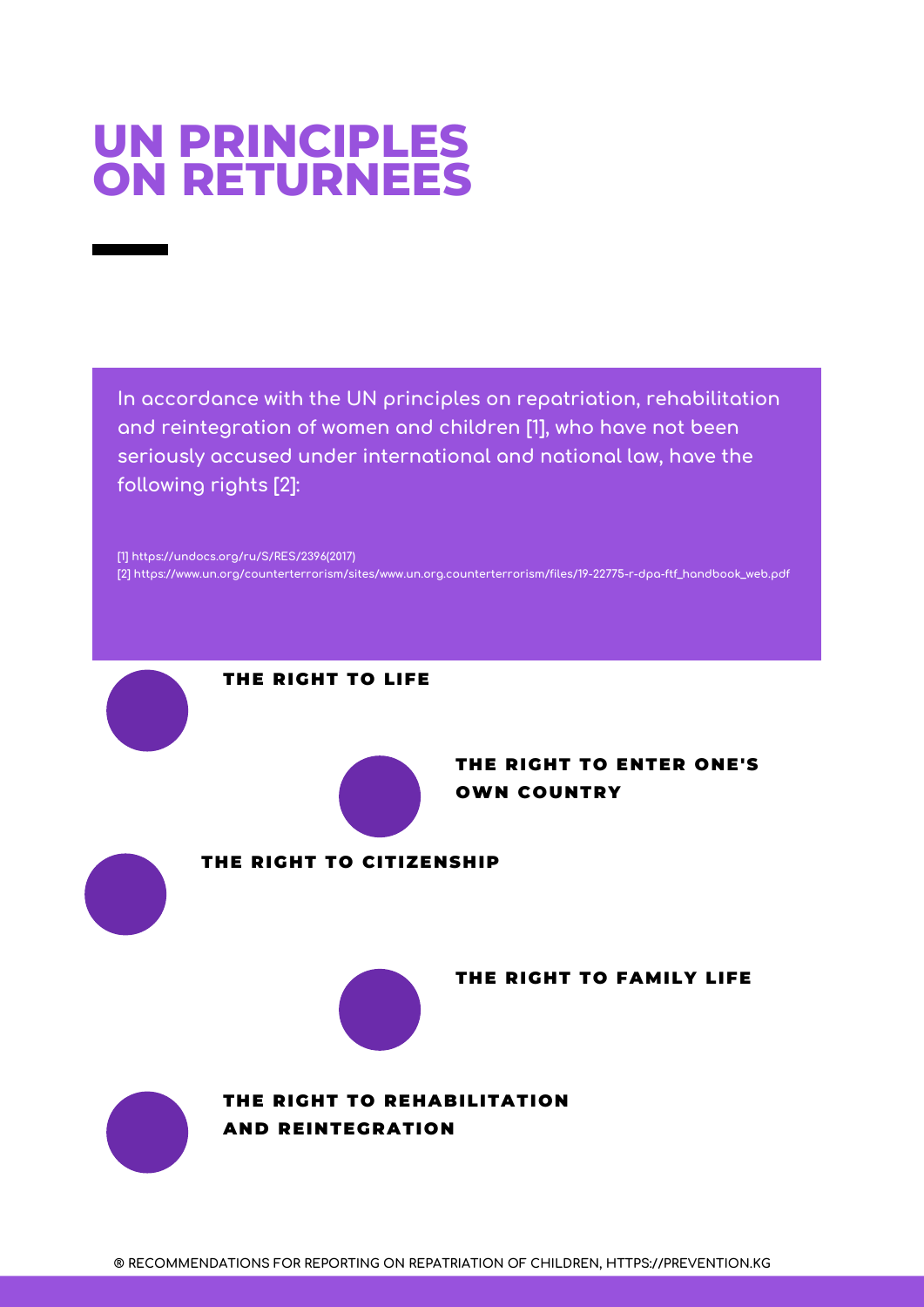### **SIX PRINCIPLES OF THE UNITED NATIONS CHILDREN'S FUND**

**The United Nations Children's Fund has developed principles and guidelines to help journalists report on children's issues in a way that enables them to serve the public interest without compromising the rights of children [1]**

**[1] <https://www.unicef.org/eca/ru/media/ethical-guidelines>**

**1.Respect the dignity and rights of every child in every circumstance.**

**2.In interviewing (and reporting on) children, pay special attention to each child's right to privacy and confidentiality, to have their opinions heard, to participate in decisions affecting them and to be protected from harm and retribution.**

**3.Protect the best interests of each child over any other consideration, including advocacy for children's issues and the promotion of child rights.**

**4.When trying to determine the best interests of a child, give due weight to the child's right to have their views taken into account in accordance with their age and maturity.**

**5.Consult those closest to the child's situation and best able to assess it about the political, social and cultural ramifications of any reportage.**

**6.Do not publish a story or an image that might put the child, their siblings or peers at risk, even when their identities are changed, obscured or not used.**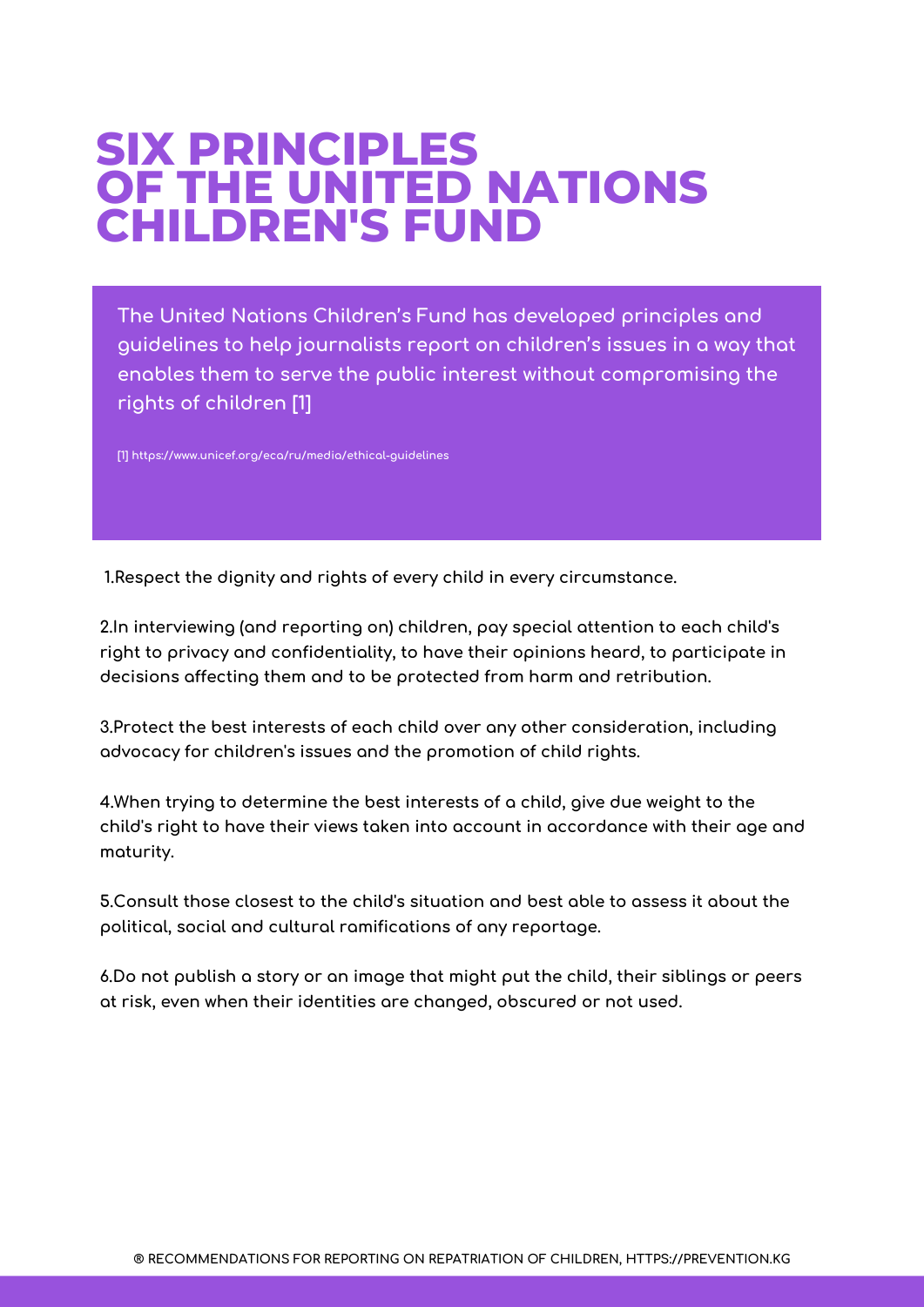### **SIX GUIDELINES OF THE UNITED NATIONS CHILDREN'S FUND FOR INTERVIEWING CHILDREN**

**1. Do no harm to any child; avoid questions, attitudes or comments that are judgemental, insensitive to cultural values, that place a child in danger or expose a child to humiliation, or that reactivate the pain of traumatic events.**

**2. Do not discriminate in choosing children to interview because of their sex, race, age, religion, status, educational background or physical abilities.**

3. No staging: do not ask children to tell a story or take an action that is not part of their **own history.**

**4. Ensure that the child or guardian knows they are talking to a reporter. Explain the purpose of the interview and its intended use.**

**5. Obtain permission from the child and his or her guardian for all interviews, videotaping and, when possible, for documentary photographs. When possible and appropriate, this permission should be in writing. Permission must be obtained in circumstances that ensure that the child and guardian are not coerced in any way and that they understand that they are part of a story that might be disseminated locally and globally. This is usually only ensured if the permission is obtained in the child's language and if the decision is made in consultation with an adult the child trusts.**

**6. Pay attention to where and how the child is interviewed. Limit the number of interviewers and photographers. Try to make certain that children are comfortable and able to tell their story without outside pressure, including from the interviewer. In film, video and radio interviews, consider what the choice of visual or audio background might imply about the child and her or his life and story. Ensure that the child would not be endangered or adversely affected by showing their home, community or general whereabouts.**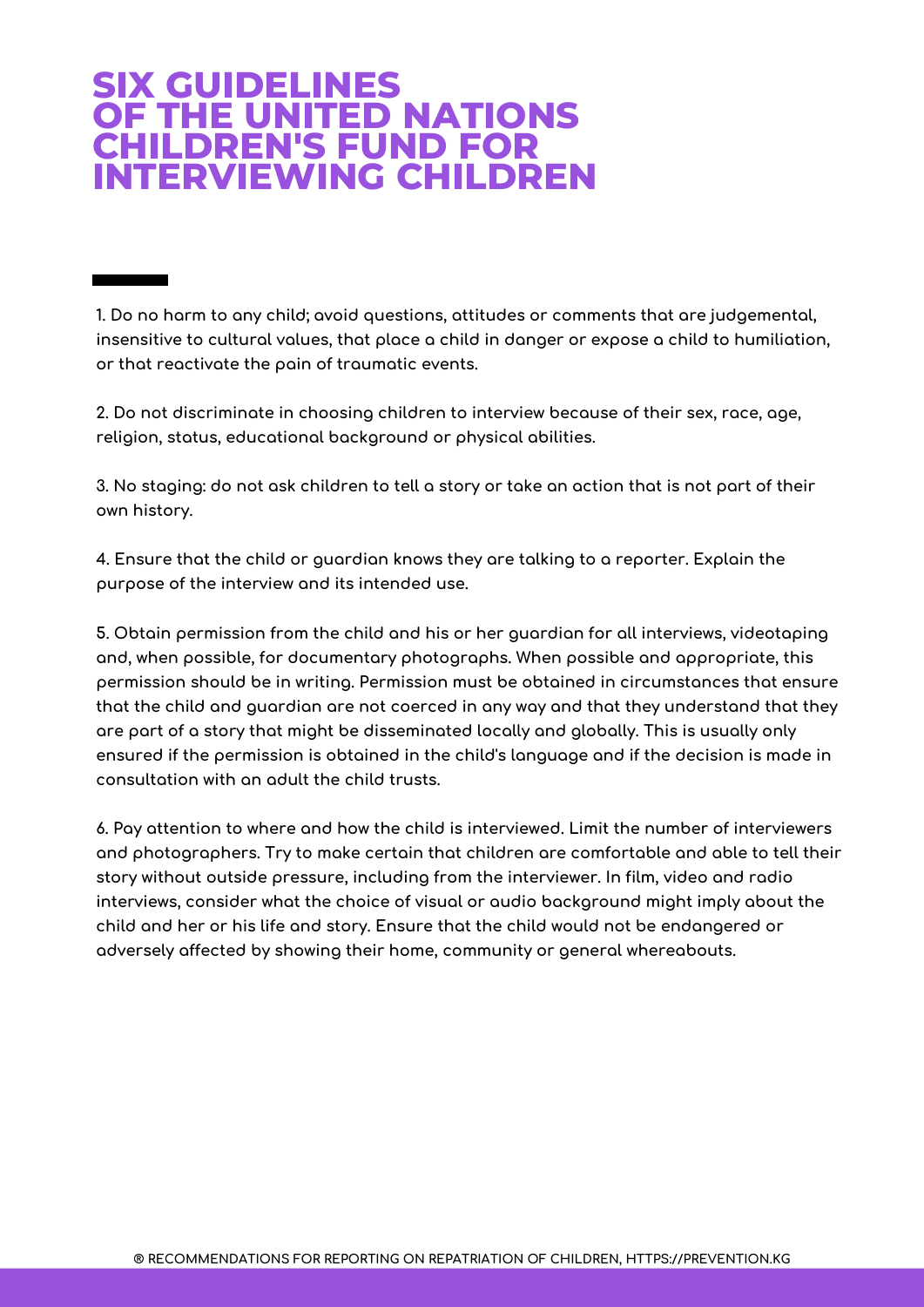### **CONCLUSION**

Every child has the right to a standard of living necessary for his/her physical, mental, spiritual, moral and social development.

The principle of ensuring the best interests of the child applies in the Kyrgyz Republic.

The Constitution of the Kyrgyz Republic, 27 Article

**This handbook provides specific recommendations for journalists, media experts, bloggers, civil society organizations, and government press services on how to report on returnees, especially children and women, without infringing on their rights and dignity.**

**The main principle of this handbook is "Do No Harm" when journalists work in an information space, where an inappropriate or inaccurately said word is a personal insult, and people, as a rule, react very sharply to such blunders.**

**In essence, it is the work of a journalist with people who are easily vulnerable, who have lost loved ones, who have undergone psychological and emotional trauma, who have seen violence, devastation and hunger.**

**A journalist must first of all study them, understand their condition. This is a very subtle and sensitive, one might say delicate work in journalism, but it is very important because it increases the social and political responsibility of a journalist.**

**The target audience of such a journalist is quite picky, an incorrectly spoken word can forever close the "doors" in front of him/her and cause mistrust.**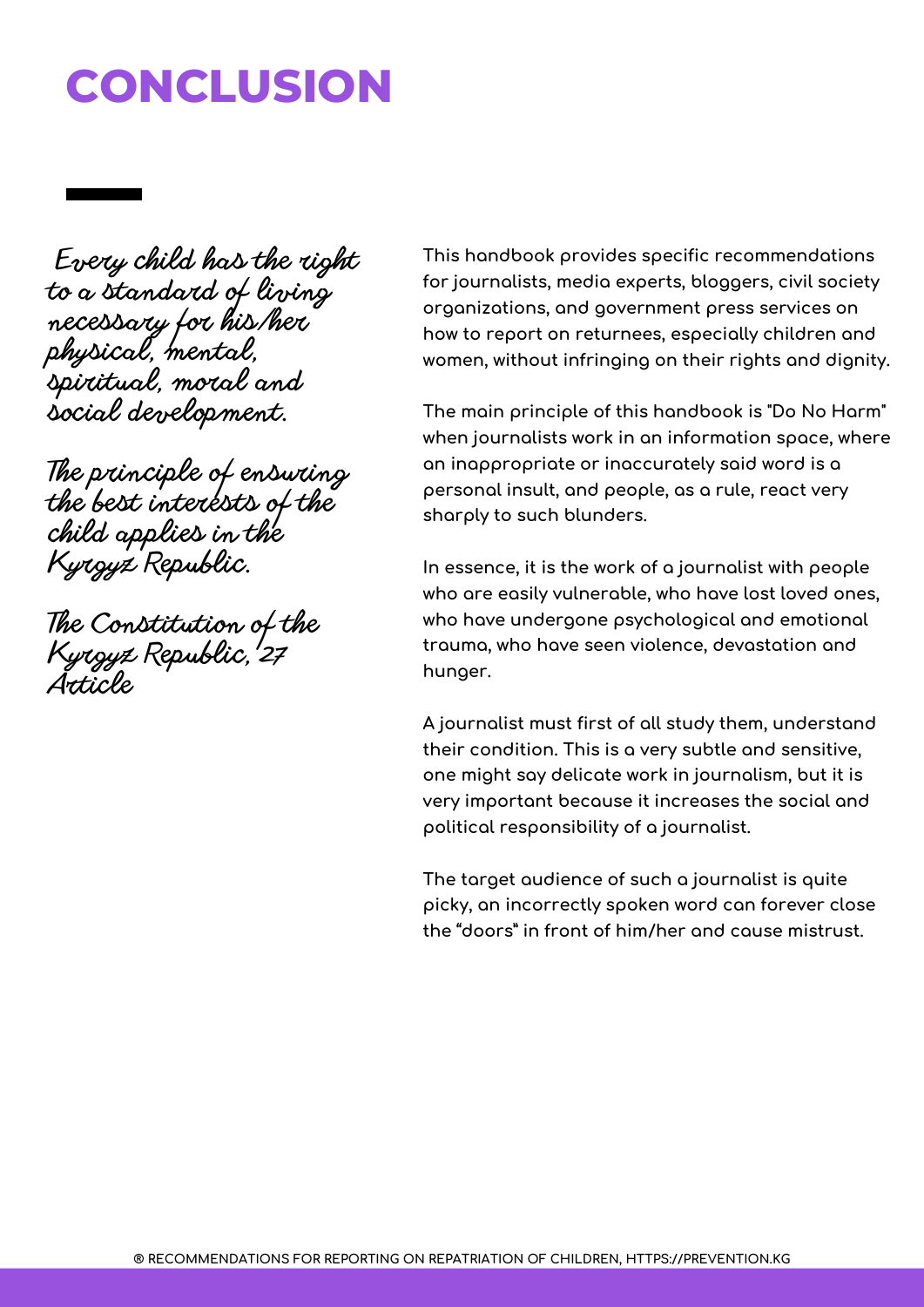### **REFERENCES**

**1. <https://www.unicef.org/eca/ru/media/ethical-guidelines>**

**[2.https://www.un.org/counterterrorism/sites/www.un.org.counterterrorism/files/19-22775-r-dpa](https://www.un.org/counterterrorism/sites/www.un.org.counterterrorism/files/19-22775-r-dpa-ftf_handbook_web.pdf)ftf\_handbook\_web.pdf**

**3[.https://www.coe.int/ru/web/compass/convention-on-the-rights-of-the-child](https://www.coe.int/ru/web/compass/convention-on-the-rights-of-the-child)**

**[4.https://www.unicef.org/kazakhstan/Новостные-заметки/этические-принципы-освящения](https://www.unicef.org/kazakhstan/%D0%9D%D0%BE%D0%B2%D0%BE%D1%81%D1%82%D0%BD%D1%8B%D0%B5-%D0%B7%D0%B0%D0%BC%D0%B5%D1%82%D0%BA%D0%B8/%D1%8D%D1%82%D0%B8%D1%87%D0%B5%D1%81%D0%BA%D0%B8%D0%B5-%D0%BF%D1%80%D0%B8%D0%BD%D1%86%D0%B8%D0%BF%D1%8B-%D0%BE%D1%81%D0%B2%D1%8F%D1%89%D0%B5%D0%BD%D0%B8%D1%8F-%D0%BC%D0%B0%D1%82%D0%B5%D1%80%D0%B8%D0%B0%D0%BB%D0%BE%D0%B2-%D0%BE-%D0%B4%D0%B5%D1%82%D1%8F%D1%85)материалов-о-детях**

**5.<https://www.unicef.org/eca/ru/media/ethical-guidelines>**

**6.<https://challengehate.com/ru/what-is-hate-speech/>**

**7.[https://undocs.org/ru/S/RES/2396\(2017\)](https://undocs.org/ru/S/RES/2396(2017))**

**8.<https://prevention.kg/?p=9416>**

**9.<https://www.savethechildren.net/research-reports>**

**10.https://ombudsman.kg/index.php?option=com\_content&view=article&id=2592:в-аппарате-**

**[омбудсмена-состоялась-встреча-с-представителями-общественно-благотворительного-](https://ombudsman.kg/index.php?option=com_content&view=article&id=2592:%D0%B2-%D0%B0%D0%BF%D0%BF%D0%B0%D1%80%D0%B0%D1%82%D0%B5-%D0%BE%D0%BC%D0%B1%D1%83%D0%B4%D1%81%D0%BC%D0%B5%D0%BD%D0%B0-%D1%81%D0%BE%D1%81%D1%82%D0%BE%D1%8F%D0%BB%D0%B0%D1%81%D1%8C-%D0%B2%D1%81%D1%82%D1%80%D0%B5%D1%87%D0%B0-%D1%81-%D0%BF%D1%80%D0%B5%D0%B4%D1%81%D1%82%D0%B0%D0%B2%D0%B8%D1%82%D0%B5%D0%BB%D1%8F%D0%BC%D0%B8-%D0%BE%D0%B1%D1%89%D0%B5%D1%81%D1%82%D0%B2%D0%B5%D0%BD%D0%BD%D0%BE-%D0%B1%D0%BB%D0%B0%D0%B3%D0%BE%D1%82%D0%B2%D0%BE%D1%80%D0%B8%D1%82%D0%B5%D0%BB%D1%8C%D0%BD%D0%BE%D0%B3%D0%BE-%D1%84%D0%BE%D0%BD%D0%B4%D0%B0-%E2%80%9C%D0%BF%D1%80%D0%BE%D1%82%D1%8F%D0%BD%D0%B8-%D1%80%D1%83%D0%BA%D1%83-%D0%BF%D0%BE%D0%BC%D0%BE%D1%89%D0%B8%E2%80%9D&catid=18&lang=ru&Itemid=330)**

- **фонда-"протяни-руку-помощи"&catid=18&lang=ru&Itemid=330**
- **11. <https://www.osce.org/files/f/documents/1/9/260646.pdf>**
- **12. <https://mmdc.ru/wp-content/uploads/2020/01/extreme.pdf>**
- **13. <https://journalist.kg/ru/codex/>**
- **14. https://www.sfcg.org/wp-**

**[content/uploads/2021/01/Mass\\_media\\_and\\_social\\_media\\_analysis\\_on\\_religious\\_freedom\\_and\\_violent\\_extr](https://www.sfcg.org/wp-content/uploads/2021/01/Mass_media_and_social_media_analysis_on_religious_freedom_and_violent_extremism_in_Central_Asia-RU.pdf) emism\_in\_Central\_Asia-RU.pdf**

- **15. [http://157.230.24.116/wp-content/uploads/2019/07/Information-flows\\_public\\_rus.pdf](http://157.230.24.116/wp-content/uploads/2019/07/Information-flows_public_rus.pdf)**
- **16. [http://157.230.24.116/wp-content/uploads/2019/07/Violent-extremism-online\\_public\\_rus.pdf](http://157.230.24.116/wp-content/uploads/2019/07/Violent-extremism-online_public_rus.pdf)**
- **17. [https://kyrgyzstan.un.org/ru/86969-rukovodstvo-po-genderno-chuvstvitelnomu-osvescheniyu-sobytiy](https://kyrgyzstan.un.org/ru/86969-rukovodstvo-po-genderno-chuvstvitelnomu-osvescheniyu-sobytiy-i-protivodeystviyu-propagande)i-protivodeystviyu-propagande**
- **18. <https://www.gcedclearinghouse.org/sites/default/files/resources/200540rus.pdf>**

**19. https://internetpolicy.kg/wp-**

**[content/uploads/2019/06/Ru\\_SegmentationExerciseReport\\_FinalDraft\\_May2019.pdf](https://internetpolicy.kg/wp-content/uploads/2019/06/Ru_SegmentationExerciseReport_FinalDraft_May2019.pdf)**

- **20[.http://hrlibrary.umn.edu/russian/monitoring/Rchapter11.html](http://hrlibrary.umn.edu/russian/monitoring/Rchapter11.html)**
- **21.<http://cbd.minjust.gov.kg/act/view/ru-ru/112213?cl=ru-ru>**

**Photos and pictures from [https://www.freestockimages.ru](https://www.freestockimages.ru/) and [https://www.canva.com](https://www.canva.com/) are used for illustration**